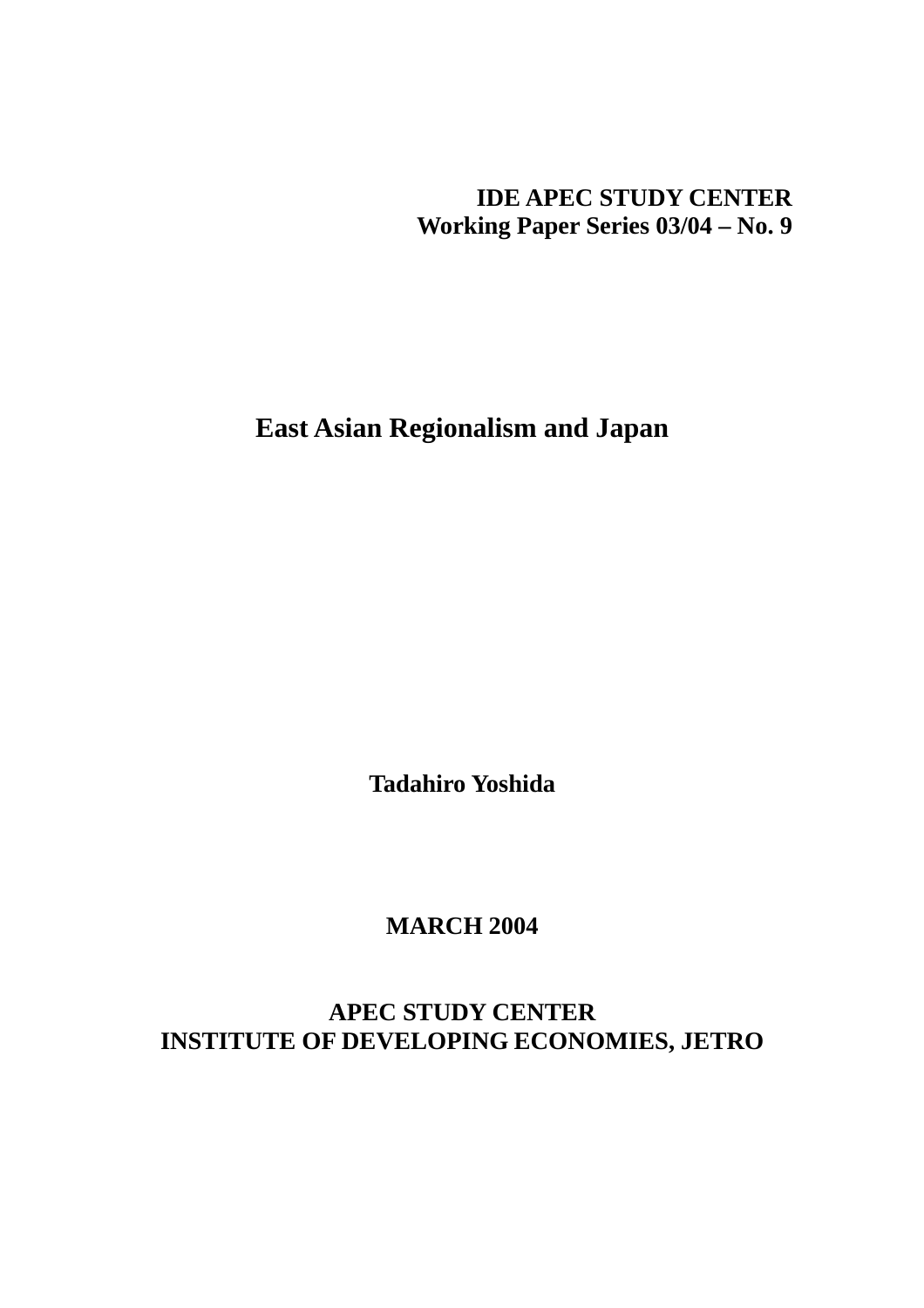# **IDE APEC STUDY CENTER Working Paper Series 03/04 – No. 9**

**East Asian Regionalism and Japan** 

**March 2004** 

**Tadahiro Yoshida** 

**Candidate for the Ph.D. Graduate School of Asia-Pacific Studies Waseda University**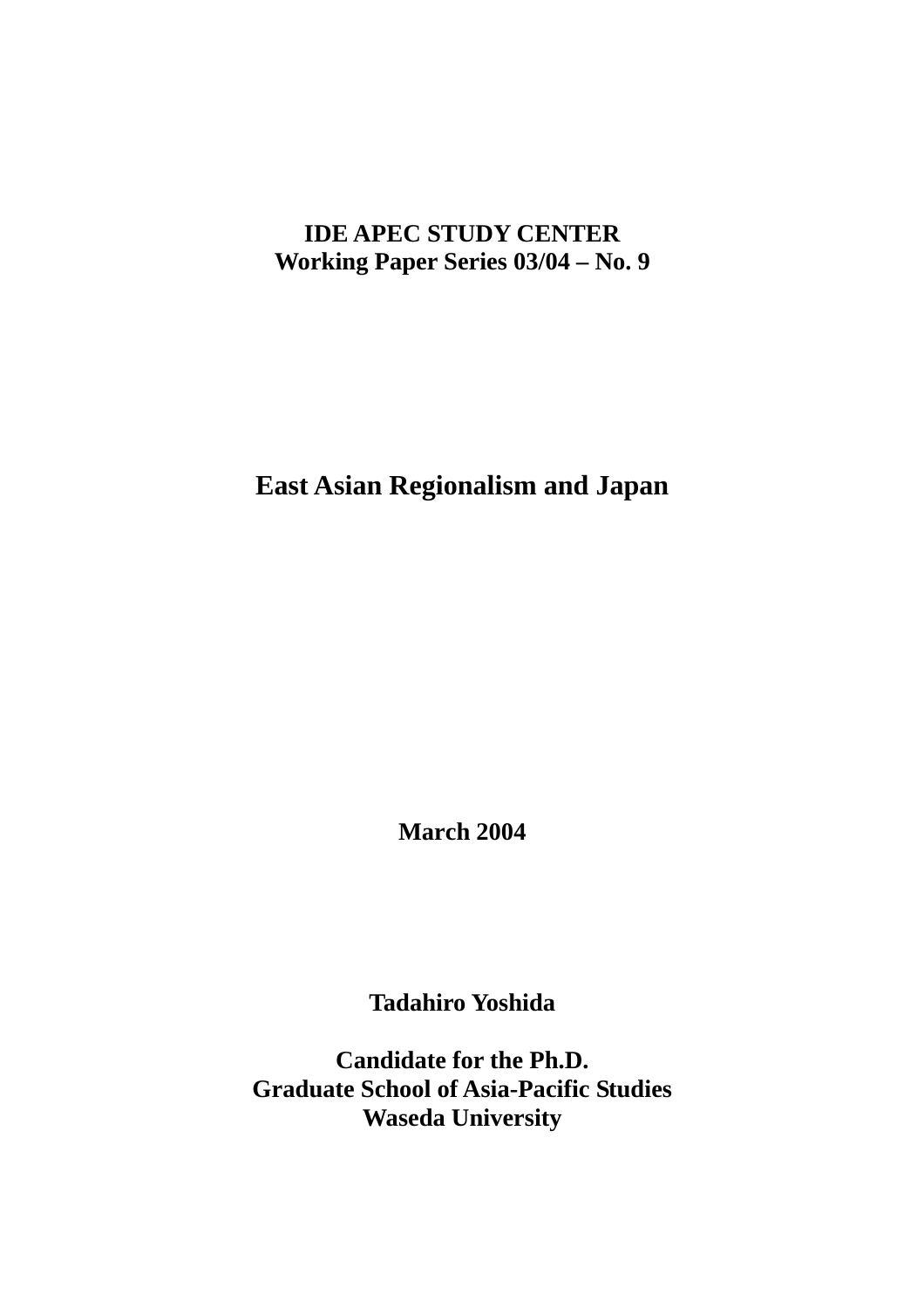# **CONTENTS**

| <b>Emergence of the Asia-Pacific Region:</b><br>II.                     |  |
|-------------------------------------------------------------------------|--|
|                                                                         |  |
|                                                                         |  |
|                                                                         |  |
|                                                                         |  |
|                                                                         |  |
| IV-1. The Beginning of Japan's Participation in East Asian Regionalism: |  |
|                                                                         |  |
| IV-2Japan's Positive Participation in East Asian Regionalism:           |  |
|                                                                         |  |
|                                                                         |  |
| V. Background to Japan's Policy Shift in the Late 1990s 13              |  |
|                                                                         |  |
|                                                                         |  |
| $V-2$ .                                                                 |  |
|                                                                         |  |
| VI. The Present Situation of East Asian Regionalism and                 |  |
|                                                                         |  |
|                                                                         |  |
|                                                                         |  |
| VI-3. The Japan-ASEAN Comprehensive Economic Partnership                |  |
| 21                                                                      |  |
|                                                                         |  |
|                                                                         |  |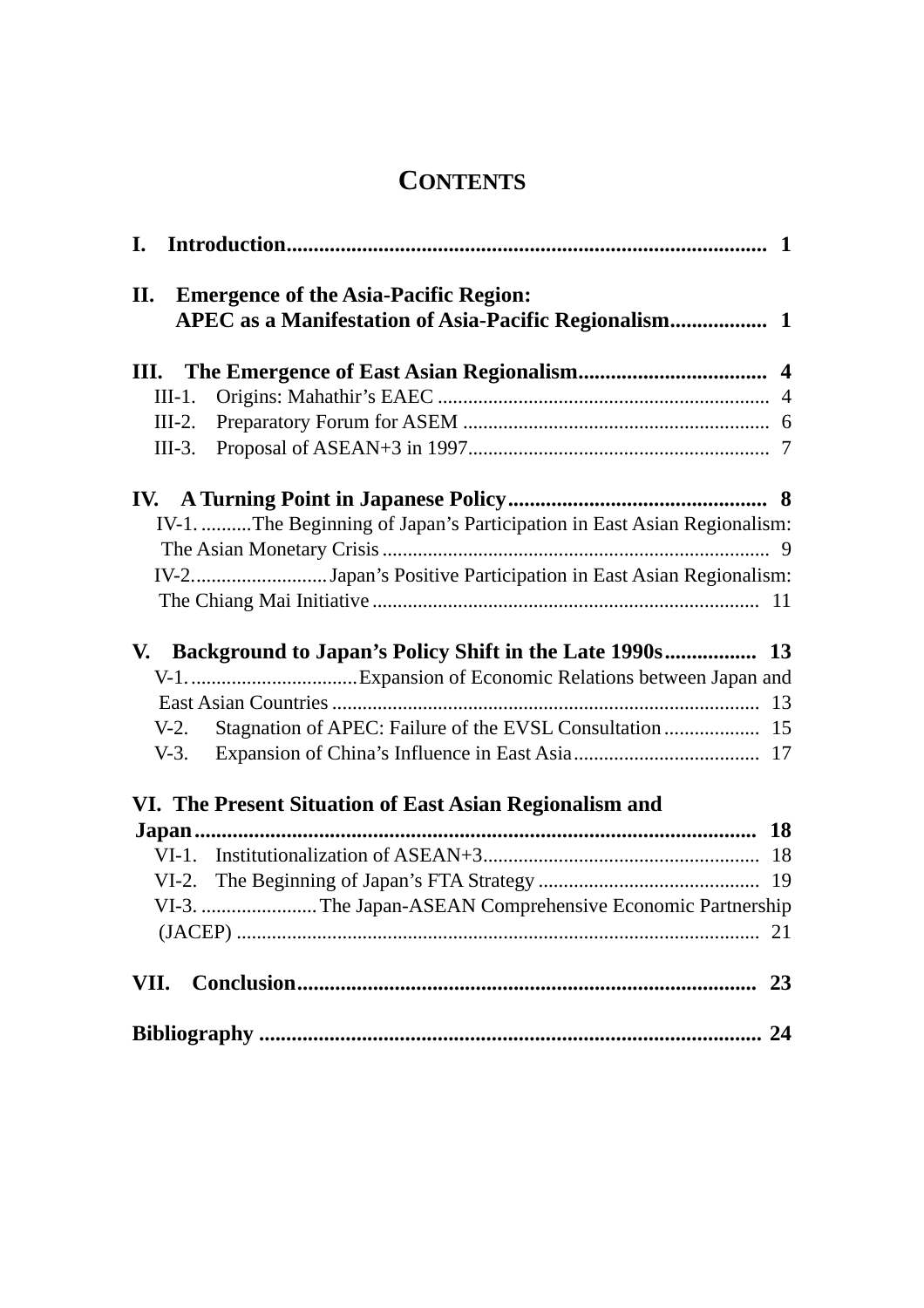## **I. Introduction**

Regionalism is a phenomenon extending all over the world and East Asia is no exception. Since 1997, the countries regarded as East Asian nations: Japan, China, South Korea, and the ten members of the Association of Southeast Asian Nations (ASEAN), have appeared more positive about the trend. In fact, the ASEAN+3 forum, which includes the above-mentioned countries, is recognized and accepted today.

Japan is a key actor in the context of ASEAN+3. Obviously, East Asian regionalism cannot be put into practice without Japan's strong support. Yet even though Japan once held up the ideal of an Asia-Pacific regionalism, it is also a fact that Japan had, for a long time, a negative attitude toward East Asian regionalism.

This paper aims to clarify why Japan's attitude toward East Asian regionalism changed in the 1990s, and to examine Japan's current regional policy.

The following Section II presents a brief history of Asia-Pacific regionalism. Section III analyzes the emergence of East Asian regionalism. Section IV touches on the process of Japan's participation in the Asian Monetary Crisis, and Section V follows up with additional background on Japan's regional policy change. Finally, Section VI examines the present situation of East Asian regionalism and Japan's regional policy.

# **II. Emergence of the Asia-Pacific Region: APEC as a Manifestation of Asia-Pacific Regionalism**

This section briefly covers Japan's past regional policy up to 1990, touching on the origin of the very concept of Asia-Pacific regionalism because this concept is deeply related to the later emergence of East Asian regionalism.

According to Mie Oba, the "Asia-Pacific" concept was originally an idea of intellectuals in Japan and Australia (Oba 2002: 8). In fact, as the result of the rapid expansion of bilateral trade between Japan and Australia from the 1950s, leading economists in both countries—such as Dr. Saburo Okita, Dr. Kiyoshi Kojima, Sir John Crawford and Dr. Peter Drysdale—were strongly motivated to create a new economic dialogue between the nations of Asia and those of the Pacific. Since the 1960s, they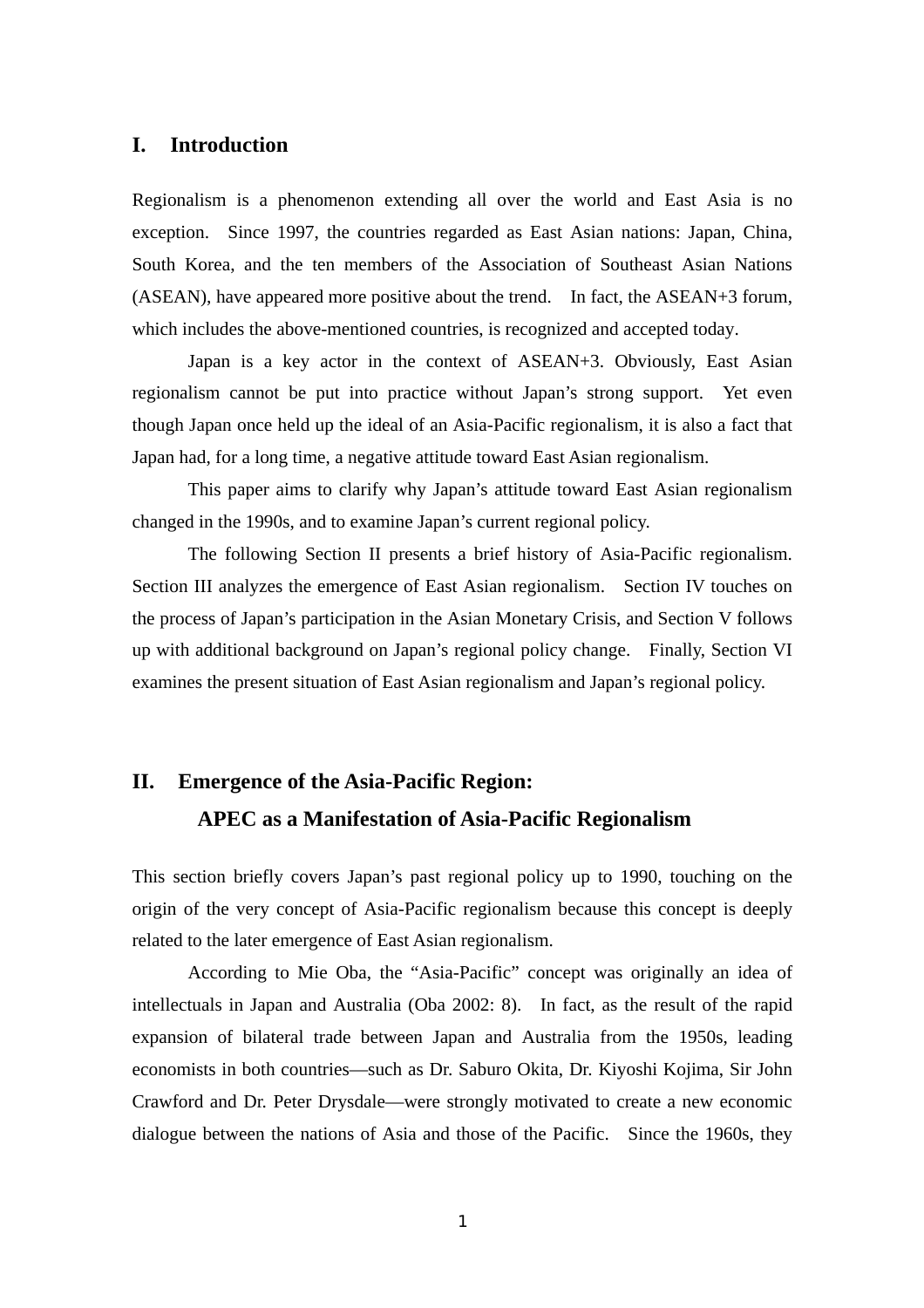had often tried to combine the two different regional concepts of "Asia" and "the Pacific": the concept of "Asia" referring primarily to Japan, South Korea and the countries of ASEAN, and the concept of "the Pacific" referring to Australia, New Zealand and the United States.

Oba argues that this attempt to create a combined Asia-Pacific region resulted from Japan and Australia's search for regional identity (Oba 2002: 13). In other words, both Japan and Australia perceived themselves as being isolated from their neighboring countries. Although Japan and Australia are both located in Asia, policies such as Japan's Greater East Asia Co-prosperity Sphere and Australia's White Australian Policy only served to alienate the other Asian countries (Kikuchi 1995: 123). At the same time, neither Japan nor Australia was regarded as close fellow nations by the United States or Europe even though the economies of both countries heavily depended on the U.S. and Europe in the 1960s.

Therefore, the primary aim of creating the concept of an Asia-Pacific region was to gain for Japan and Australia recognition as members of a regional group. To further this purpose, both countries also jointly established such regional institutions as the Pacific Basin Economic Council (PBEC) in 1967, the Pacific Trade and Development Conference (PAFTAD) in 1968, the Pacific Economic Cooperation Council (PECC) in 1980 and the Asia-Pacific Economic Cooperation (APEC) in 1989. The result of such endeavors has been to win gradual acceptance of the new regional concept among neighboring countries in the Asia-Pacific region and to also win acknowledgement of Japan and Australia as the two nations at the central core of the new region.

The details of this process of recognition cannot be explained here. Suffice it to point out that there was a transition period involved in the acceptance of a new concept of "Asia-Pacific." In addition, the meaning of "Asia-Pacific" has undergone a number of changes within this transition process. For example, although the term "Asia-Pacific" was already being used in the 1960s, in its early context it was weighed heavily toward the Pacific rather than Asia (Oba 1997:66). Japan regarded the U.S. as relatively more important than the ASEAN countries at this time. Actually, when the above-mentioned PBEC and PAFTAD were established in 1967 and 1968, Japan was the only Asian nation included in both organizations<sup>1</sup>. The motivation to promote

<sup>&</sup>lt;sup>1</sup> PBEC and PAFTAD were originally composed only of the five developed nations of those days: Japan,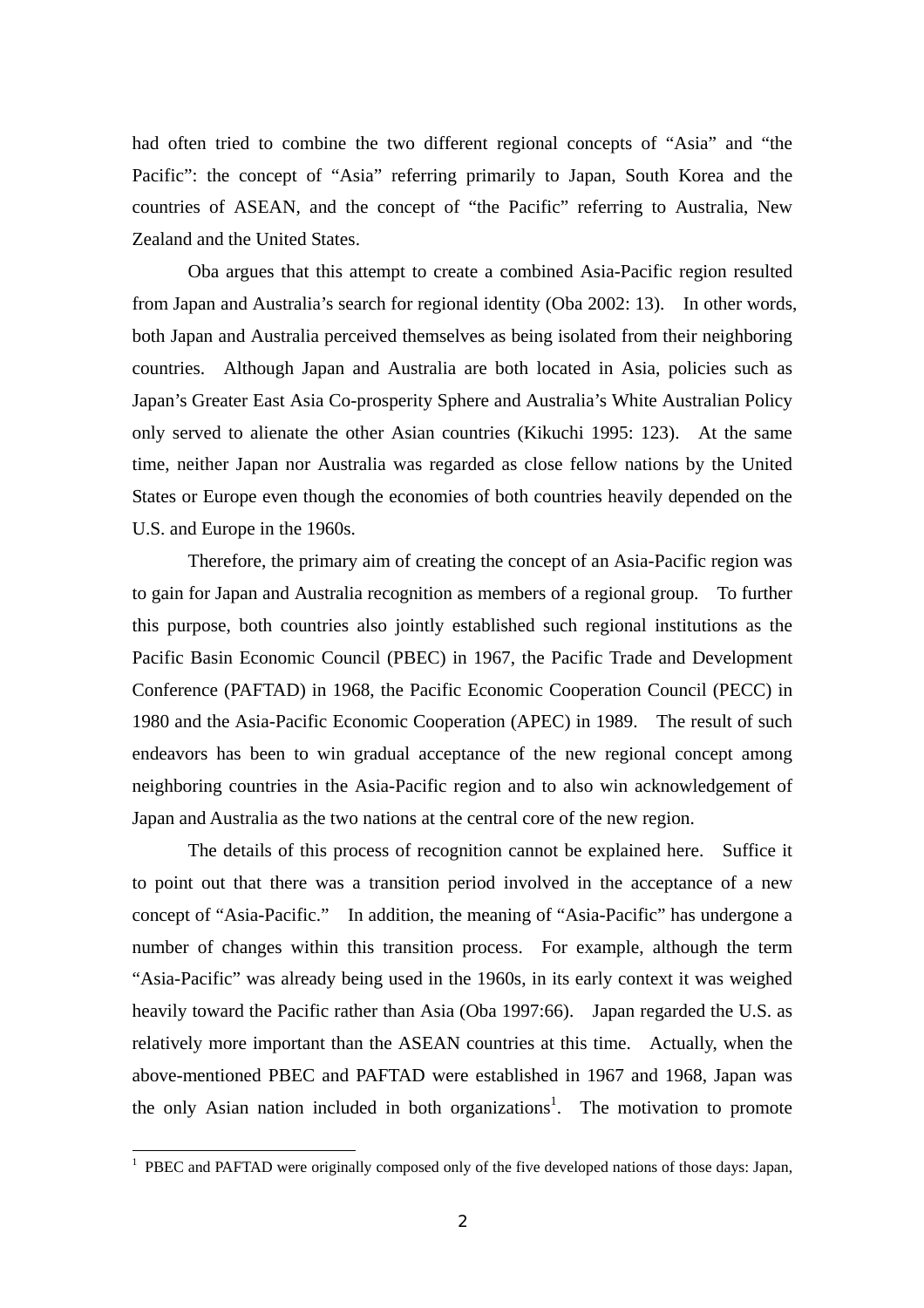Asian (East Asian) regionalism was very weak in the 1960s, probably because both Japan and Australia were, at this time, primarily concerned with finding ways to strengthen their economic relationship with the U.S.

Notably, in Japan, the Asia-Pacific concept also had another meaning in those days. Then Foreign Minister (later Prime Minister) Takeo Miki was the first Japanese politician to refer to the concept of an Asia-Pacific region, but he used the concept in reference to solving the so-called North-South Problem<sup>2</sup> (Terada 1998: 338). When Miki made a speech entitled "Asia-Pacific Diplomacy and Japan's Economic Cooperation" in May 1967, his meaning of Asia-Pacific was not always the same as the meaning the term has at present (Watanabe 1992: 108). Miki's concept was rather based on a perception that the Pacific nations, namely the developed countries, should stretch out a helping hand to Asian nations, namely developing countries. Clearly, as noted above, Asia and the Pacific were not yet on equal footing in the late 1960s.

From the middle of the 1970s, however, the meaning of Asia-Pacific began to change. American influence in Asia was gradually declining due in part to the Nixon Shock and the fall of Saigon, and there appeared a momentary power vacuum in the Asian region. It was at this point in time, in 1977, that then Prime Minister Takeo Fukuda announced the "Fukuda Doctrine" in the Philippines. The Fukuda Doctrine was epoch-making because it signaled Japan's official recognition of the ASEAN nations as friendly partners in Asia. The Fukuda Doctrine was a sign of the growing importance of Asia to Japan.

By the time the PECC, originally named the Pacific Community Seminar, was organized by Japan and Australia in 1980, the regional concepts of "Asia" and "the Pacific" carried almost equal weight. In fact, then Japanese Prime Minister Masayoshi Ohira, a proponent of the Pacific Basin Cooperation Concept, frequently emphasized the need for solidarity between Asian and Pacific nations. Still, because the PECC was started as a nongovernmental organization owing to ASEAN's careful attitude, it did not yet represent a completion of the Asia-Pacific concept.

In the late 1980s, the economies of many East Asian countries began to grow as they also saw increased democratization of their political systems. Japan began to see

-

Australia, New Zealand, Canada and the U.S. 2

 $2$  He had been strongly influenced by Kojima and Okita.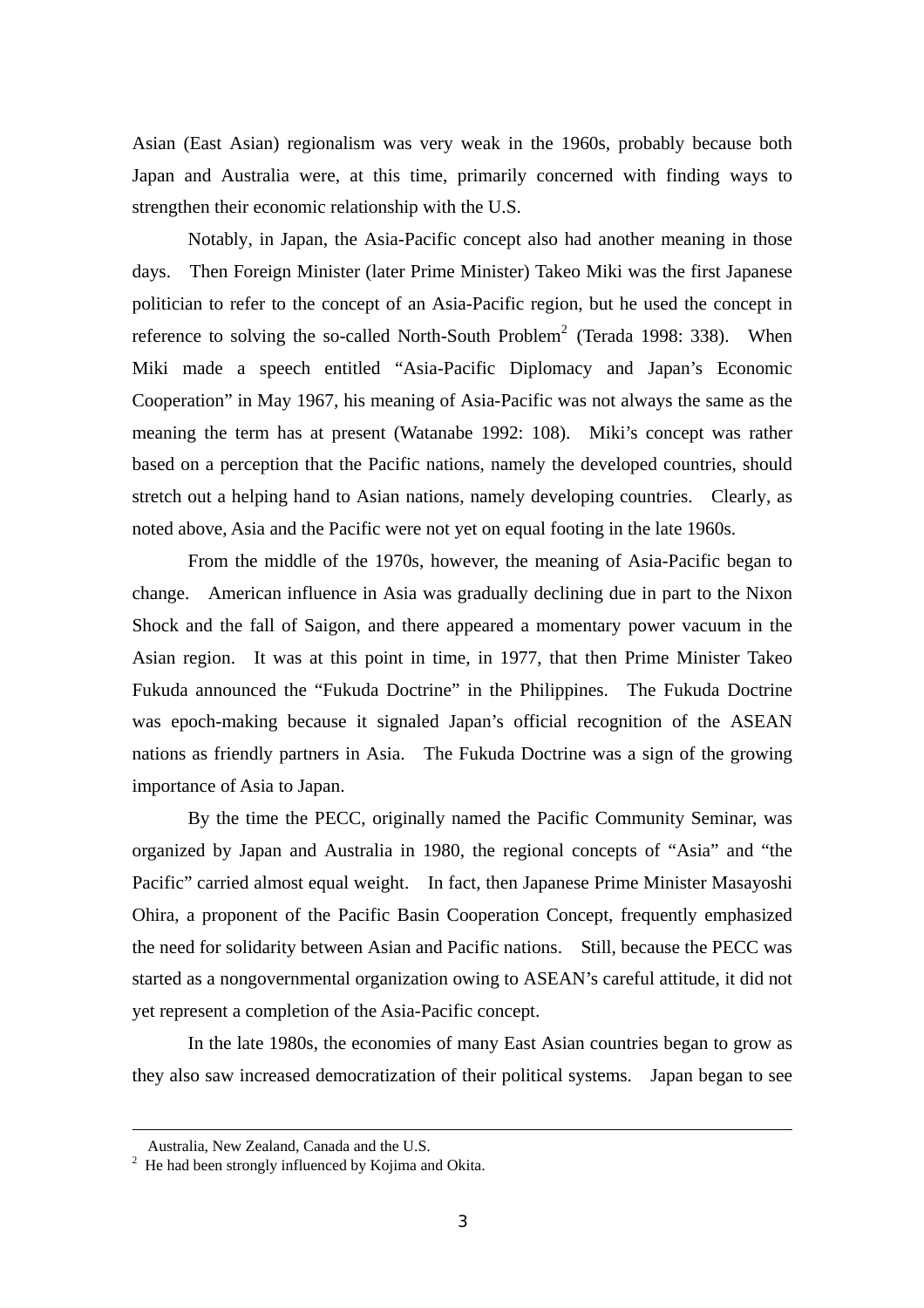these countries as important markets as well as regional partners. In short, as a result of the rapid economic growth in East Asia, later labeled the "East Asian Miracle," the Japanese government came to recognize most East Asian countries as equal trading partners rather than recipients of aid. The simultaneous emergence of a European regionalism, called the "Fortress of Europe," also very much influenced Japan's policy-making decision to speed up the formation of an Asia-Pacific regionalism.

By the late 1980s, Japan had decided that it was time to revive the concept of Asia-Pacific regionalism. In November 1989, in cooperation with Australia, Japan finally succeeded in establishing APEC, composed of the 12 countries of Japan, Australia, New Zealand, Canada, the United States, South Korea, Thailand, Singapore, Indonesia, the Philippines, Malaysia and Brunei<sup>3</sup>. APEC was the first formal and multilateral governmental organization in the Asia-Pacific region, and marked the embodiment of Japan's concept of Asia-Pacific regionalism (Oba 2001: 270). Japan's longtime dream of a combined Asia and Pacific region had at last come true in 1989.

## **III. The Emergence of East Asian Regionalism**

How then, did Japan's foreign policy, once oriented toward the Asia-Pacific region, change to an East Asian focus? The following section traces the history of Japan's transition from Asia-Pacific to East Asian regionalism.

## **III-1. Origins: Mahathir's EAEC**

 $\overline{a}$ 

Asia-Pacific regionalism was actualized by the establishment of APEC in 1989. Around the same time, however, a new regional concept based on East Asia was being created by the Malaysian Prime Minister Mohamad Mahathir. This concept was called the East Asian Economic Group (EAEG) and later the East Asian Economic Caucus (EAEC).

Mahathir conceived of EAEC as being composed of only East Asian nations

<sup>3</sup> APEC has gradually increased its members to include China, Hong-Kong and Chinese Taipei (Taiwan) in 1991, Mexico and Papua New Guinea in 1993, Chili in 1994, Russia, Vietnam and Peru in 1998. At present, APEC has 21 members.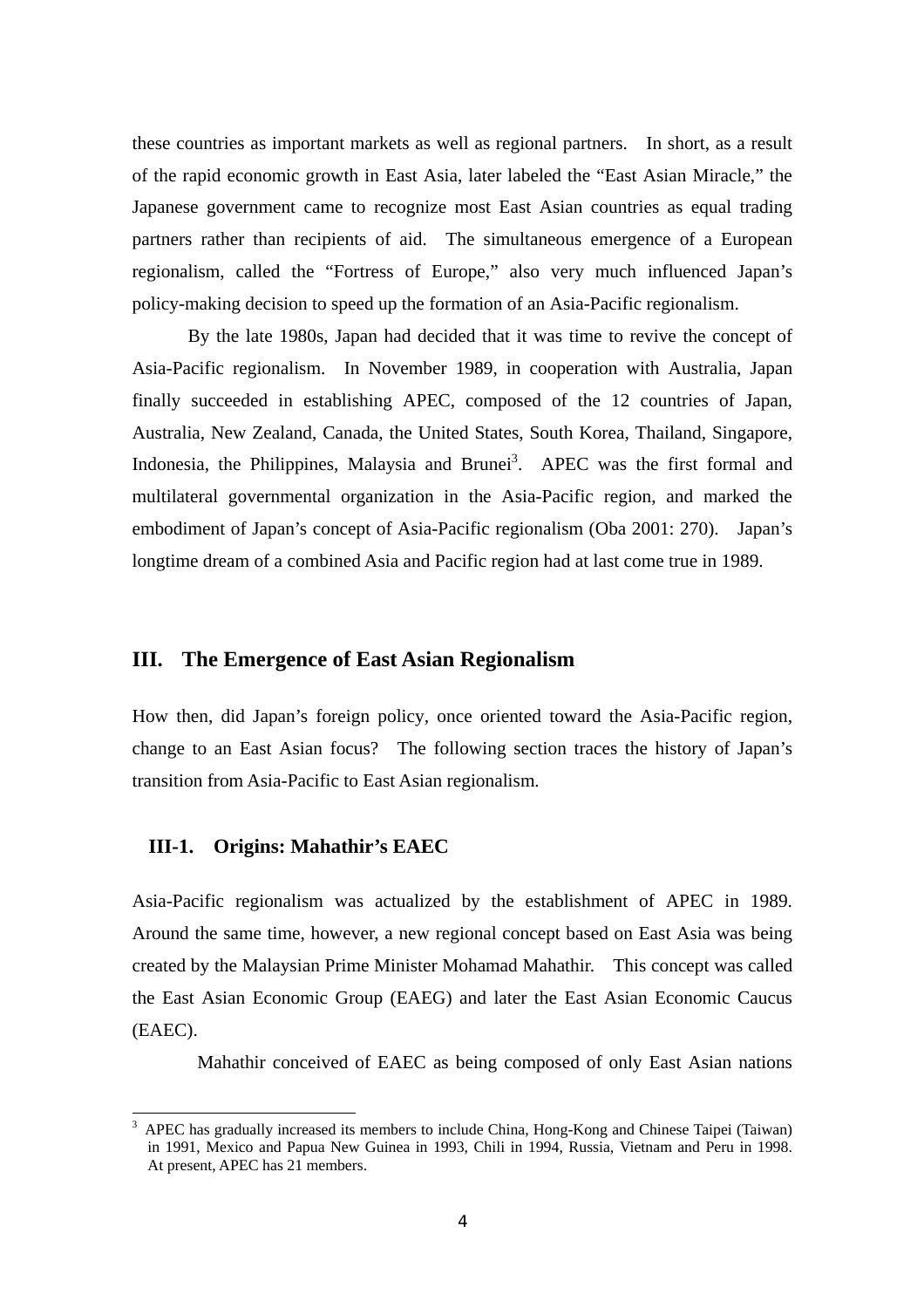such as Japan, China, South Korea and the ASEAN countries. His aim in proposing EAEC was, in a word, to remove American and Australian influence from the regional cooperation framework (Keating 2000: 89). Mahathir wanted to establish a new regional organization that would replace APEC.

The proposal of EAEC was significant because through it Mahathir introduced the concept of East Asian regionalism for the first time. In fact, according to Takashi Terada, "Until then  $(=EAEC^4)$ , East Asia had tended to mean Northeast Asia, consisting of Japan, China, South Korea, Hong Kong and Taiwan" (Terada 2003: 256). Yet, East Asia as defined by Mahathir included not only Japan, China, South Korea. Hong Kong and Taiwan, but also South East Asia, that is, the members of ASEAN: Singapore, Indonesia, Thailand, the Philippines, Malaysia, Brunei, Vietnam, Laos, Myanmar and Cambodia. The proposal of EAEC attracted world attention, especially from the Asia-Pacific countries. The U.S. and Australia were quick to declare themselves against EAEC because, needless to say, they were excluded from the new grouping.

Japan also hesitated to support Mahathir's proposal because, as already mentioned, Japan had long believed that it should play a mediator's role to link Asia and the Pacific. Participating in EAEC could be perceived as a denial of Japan's long-time promotion of an Asia-Pacific region (Tanaka 2003: 276).

Furthermore, most people in the Japanese government were pessimistic about the future of EAEC because the U.S. had been excluded from the concept. In short, Japan did not think that any Asia-Pacific institution could be kept going without American participation. Remember, when APEC was established in 1989, the Japanese government strongly insisted on American participation from the very first even when the Australian government appeared hesitant<sup>5</sup>.

The idea of an EAEC never came to be realized in the early 1990s; primarily because it was not supported, not only by the U.S. but also Japan. In particular, Japan's untenable attitude was a final cause of the concept's failure, for even Mahathir had perceived Japan as a leader of EAEC. Later, however, there was to emerge a new framework similar to EAEC.

 $\overline{a}$ 

<sup>&</sup>lt;sup>4</sup> The above "(=EAEC)" was a footnote by the author.

 $<sup>5</sup>$  Australia originally argued that the U.S. should not be invited to the first forum of APEC in 1989. The</sup> Australian government was afraid that the ASEAN countries might not participate in APEC if the U.S. was allowed to join.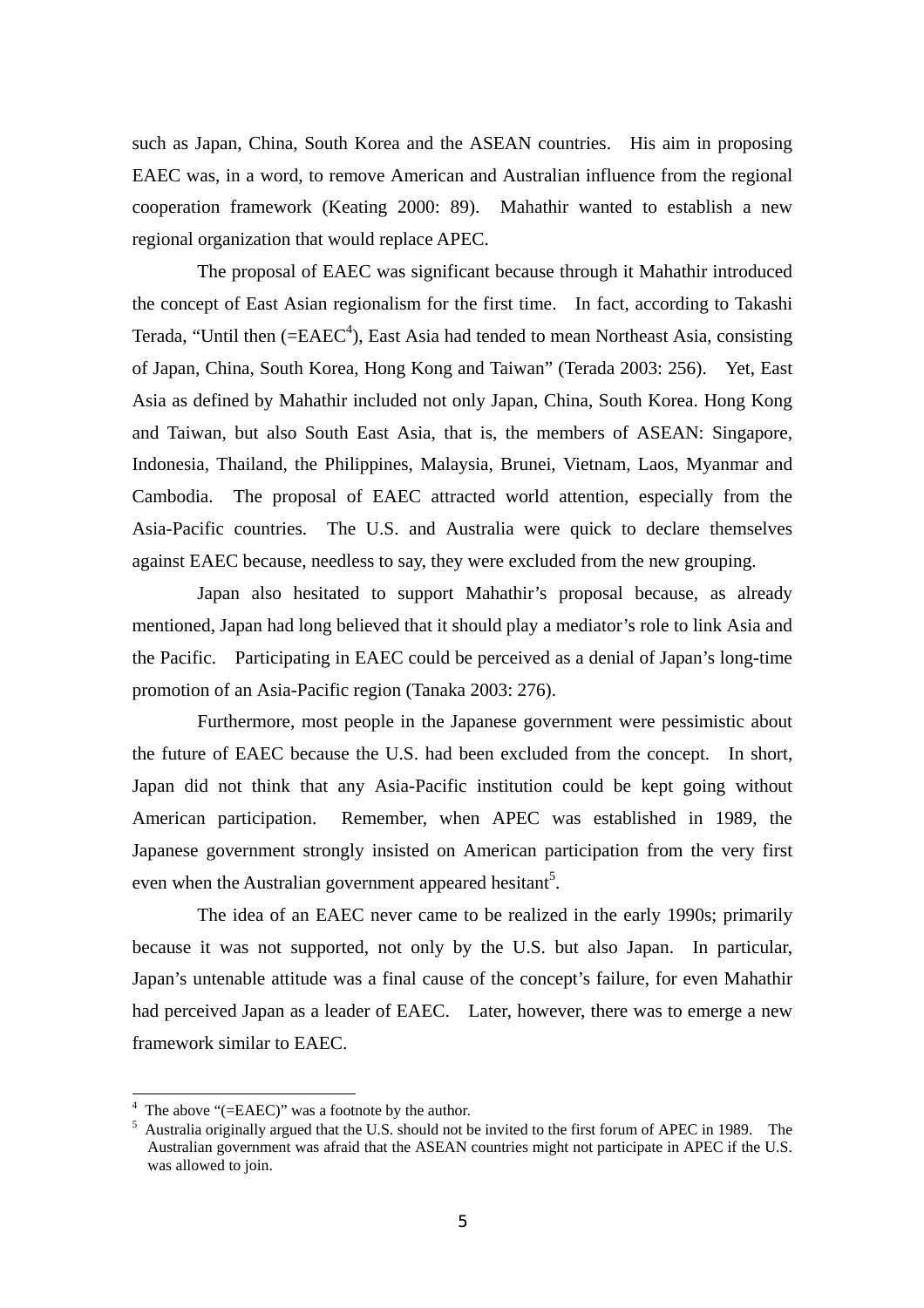## **III-2. Preparatory Forum for ASEM**

As has already been pointed out, in the early 1990s Japan's reaction to Mahathir's EAEC proposal was basically negative. But in 1995, by pure chance, a similar grouping to EAEC, composed of Japan, China, South Korea and the ASEAN countries, got together. This was the preparatory forum of the Asia Europe Meeting (ASEM).

The ASEM was proposed by Singapore Prime Minister Goh Chok Tong in 1994, basically to promote dialogue between Asia and Europe. In a sense, the basis of this concept was very similar to that of Asia-Pacific regionalism.

However, Asia and Europe had slightly different perceptions of what would be accomplished by ASEM. The leaders of ASEAN, which were very keen on the realization of ASEM, needed to check APEC so that ASEAN would keep a relatively profitable position in the Asia-Pacific region, while the leaders of Europe were afraid that Asia would attain deeper economic integration through APEC (Tanaka 1998: 72).

Not all the Asian countries that were perceived as the initial members of ASEM were actively supportive of ASEAN's proposal. In fact, the Japanese government was still very skeptical about the concept of ASEM because it seemed to be comprised of the same Asian members as had been once proposed for EAEC. If the Japanese government decided to join in ASEM, it could inadvertently contribute to an East Asian regionalism.

Besides, a great worry to Japan was that both Australia and New Zealand were not included in the concept. Because Japan and Australia had been cooperating to promote the Asia-Pacific region since the late 1960s, the Japanese government wanted to have Australia join ASEM as a member on the Asian side. Japan took part in the preparatory forum for ASEM in 1995, but it still claimed that both Australia and New Zealand should be invited to the first ASEM scheduled for 1996<sup>6</sup> (Tanaka 2003: 281).

However, the first ASEM was held without Australia and New Zealand. Japan appeared to have backed down on the grounds that ASEM was not really equal to East Asian regionalism. An informal summit of only East Asian leaders was actually held just before the ASEM. According to Akihiko Tanaka, this was the first time that

 $\overline{a}$ 

<sup>&</sup>lt;sup>6</sup> At ASEAN's initiative, the three Northeast Asia nations of Japan, China and South Korea were invited to a meeting of the ASEAN Economic Ministers (AEM) in 1995. However, because the participation of Australia and New Zealand was rejected by ASEAN, the Japanese government refused this invitation.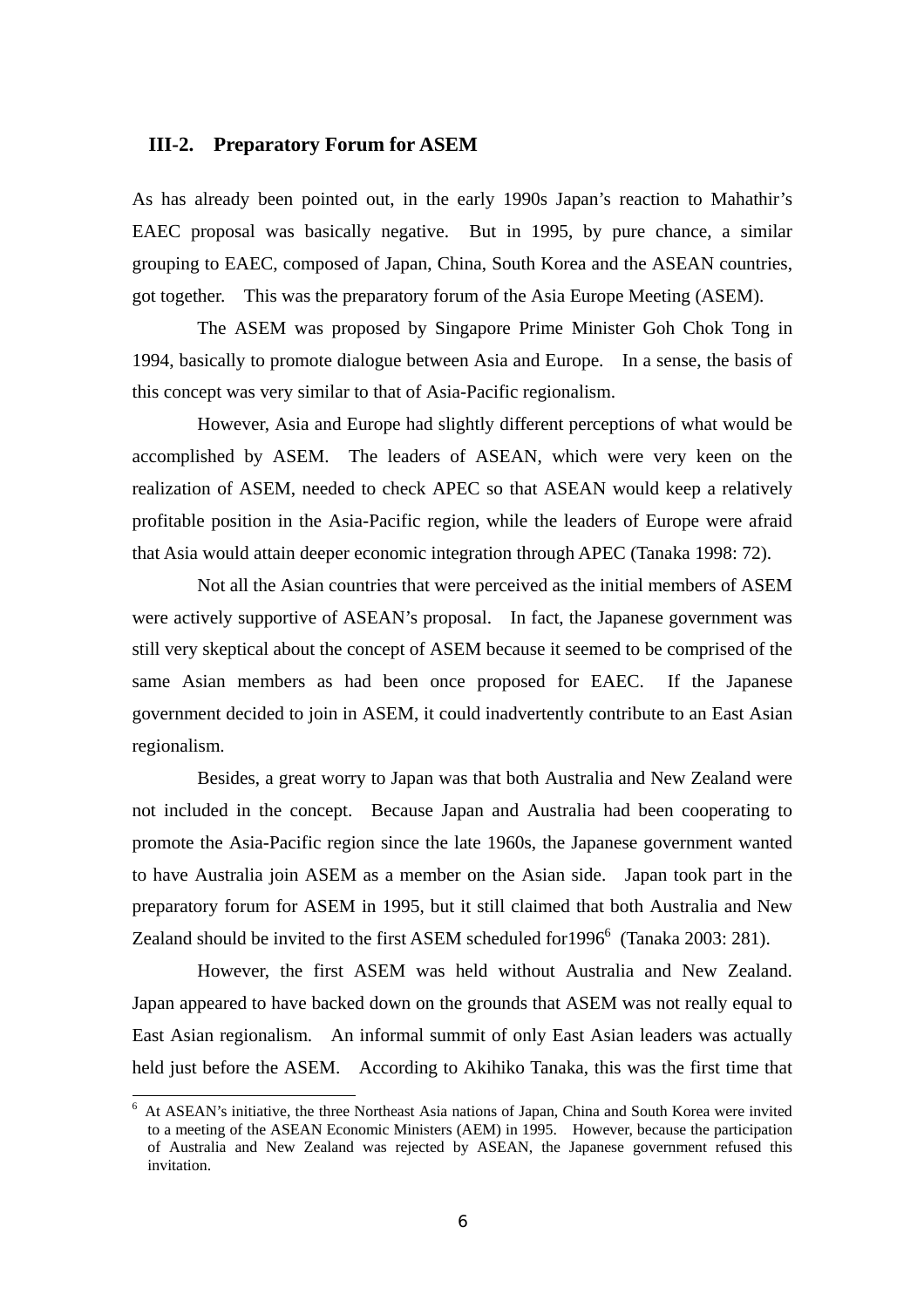only East Asian leaders had gathered in one place. The following ten nations participated: Japan, China, South Korea, and the ASEAN countries (seven in those days)<sup>7</sup> (Tanaka 2003: 282).

The above-mentioned events occurring in the process of the ASEM's preparatory forum were not regarded as signs of an emerging of East Asian regionalism because the summit meeting of only East Asian leaders was considered secondary to the ASEM itself (Maswood 2001: 9).

ASEAN did not depend on Japan's participation in ASEM, but instead viewed the ASEM as an opportunity to expand on an ASEAN-led regionalism. In fact, ASEAN had been actively promoting its own version of regionalism since the early 1990s. Back in 1979, ASEAN had already taken the initiative by holding an ASEAN Post Ministerial Conference (PMC) including Japan, the U.S. and Australia. ASEAN's bid for an ASEAN-led regionalism took on full force in the mid-1990s. For instance, in 1994, not only did ASEAN propose ASEM, but also an ASEAN Regional Forum (ARF), primarily aimed at collective security in the Asia-Pacific region. In addition, ASEAN increased its membership from six to ten during the  $1990s<sup>8</sup>$ . Therefore, we can safely say that ASEAN of the 1990s took the initiative in promoting a local regionalism (Tanaka 2001: 61).

An analysis of ASEAN's strategy is not the purpose of this paper, so further details will not be discussed here. Suffice it to say that in 1997, ASEAN finally and officially proposed a new ASEAN-led regionalism, called ASEAN+3, which was for all intents and purposes the beginning of East Asian regionalism.

## **III-3. Proposal of ASEAN+3 in 1997**

 $\overline{a}$ 

The first step in the evolution of ASEAN+3 was then Japanese Prime Minster Ryutaro Hashimoto's round of visits to the ASEAN countries of Brunei, Malaysia, Indonesia, Vietnam and Singapore, in January 1997. Although the purpose of Hashimoto's visits was basically to strengthen Japan-ASEAN relations, he also took the opportunity to propose the holding of regular top-level conferences between Japan and ASEAN (Sudo

<sup>&</sup>lt;sup>7</sup> ASEAN in 1996 was still composed of only seven nations: Thailand, Malaysia, Singapore, Indonesia, the Philippines, Brunei and Vietnam. Myanmar and Laos joined in 1997; Cambodia joined in 1999. 8

<sup>&</sup>lt;sup>8</sup> The latter four countries called "CLMV" countries later joined ASEAN: Vietnam in 1995, Laos and Myanmar in 1997, Cambodia in 1999.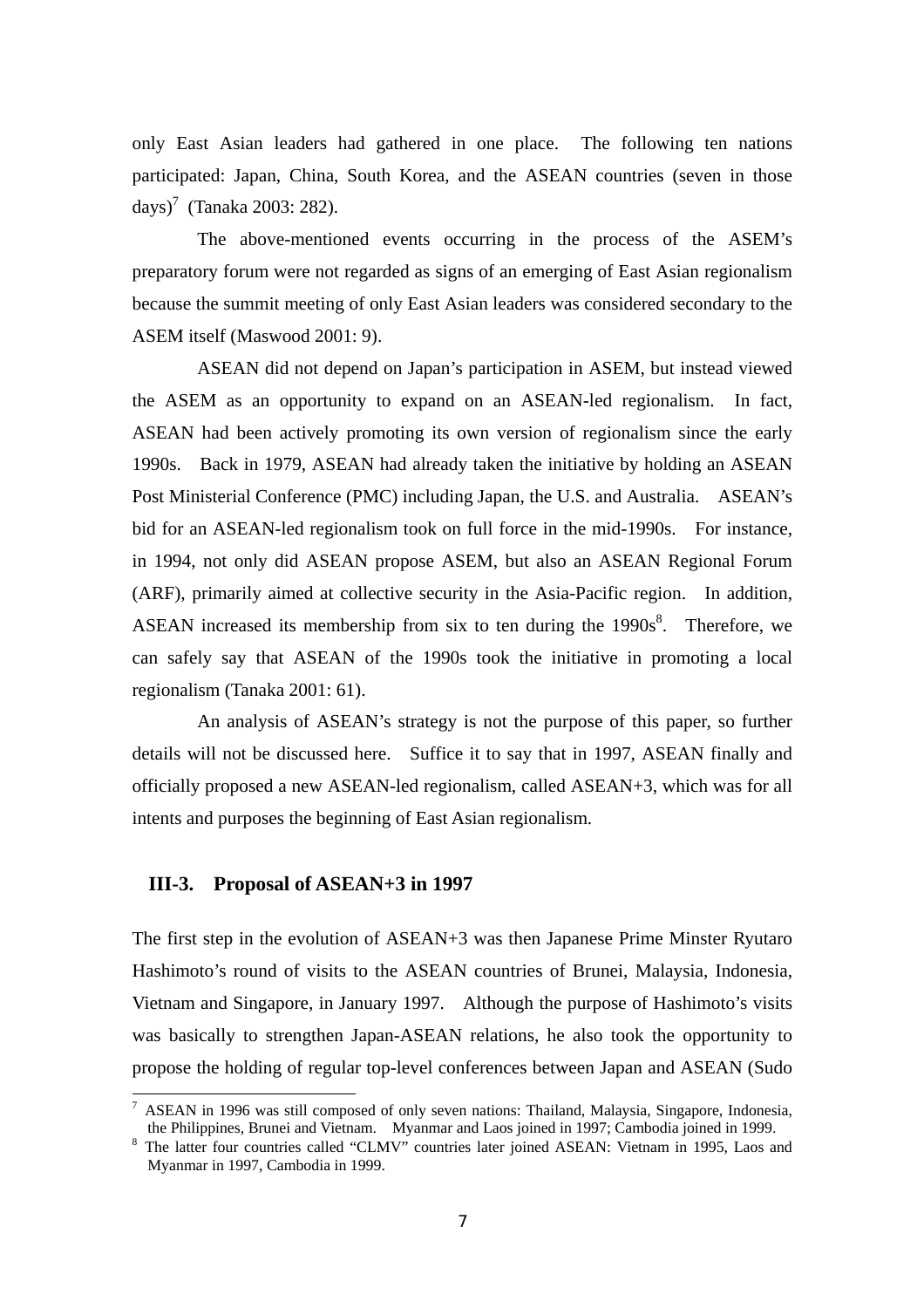2002: 41).

ASEAN did not at first react to Hashimoto's proposal. Because ASEAN had always regarded a consensus among members as most important, it was necessary to first consult with all its members.

In April 1997, contrary to Japan's expectations, ASEAN proposed a summit of the ASEAN countries, Japan, China, and South Korea. Although the details remain unclear, the Kyodo News Service reported that Mahathir had strongly urged the holding of an ASEAN+3 summit (Kyodo News Service 1997: February 20). It may be speculated that Mahathir perceived Hashimoto's proposal as an opportunity to bring the EAEC into being. Because, as noted by then Australian Prime Minister Paul Keating, it was a well-known fact that Mahathir was still working to realize his cherished concept, EAEC (Keating 2000: 87). It is no wonder that Mahathir should strongly argue for the necessity of ASEAN+3.

ASEAN's reply to Hashimoto's proposal was unexpected for Japan. A Japan-ASEAN summit was seen as relatively easy, because Japan and ASEAN had already had, since the early 1990s, some bilateral meetings at the ministerial level, such as meetings of economic and finance ministers. ASEAN's latest proposal for an ASEAN+3 summit, however, was something new that Japan had to consider carefully.

It is not clear exactly when the Japanese government decided to accept ASEAN's offer. However, it can be safely said that the Asian Monetary Crisis in 1997 was an obvious incentive.

The following section will discuss the relationship between the Asian Monetary Crisis and East Asian regionalism.

## **IV. A Turning Point in Japanese Policy**

As noted above, the 1997 Asian Monetary Crisis is now regarded as the beginning of Japan's participation in East Asian regionalism. Despite Japan's original skepticism, it was compelled to become involved in East Asian regionalism as a result of this crisis.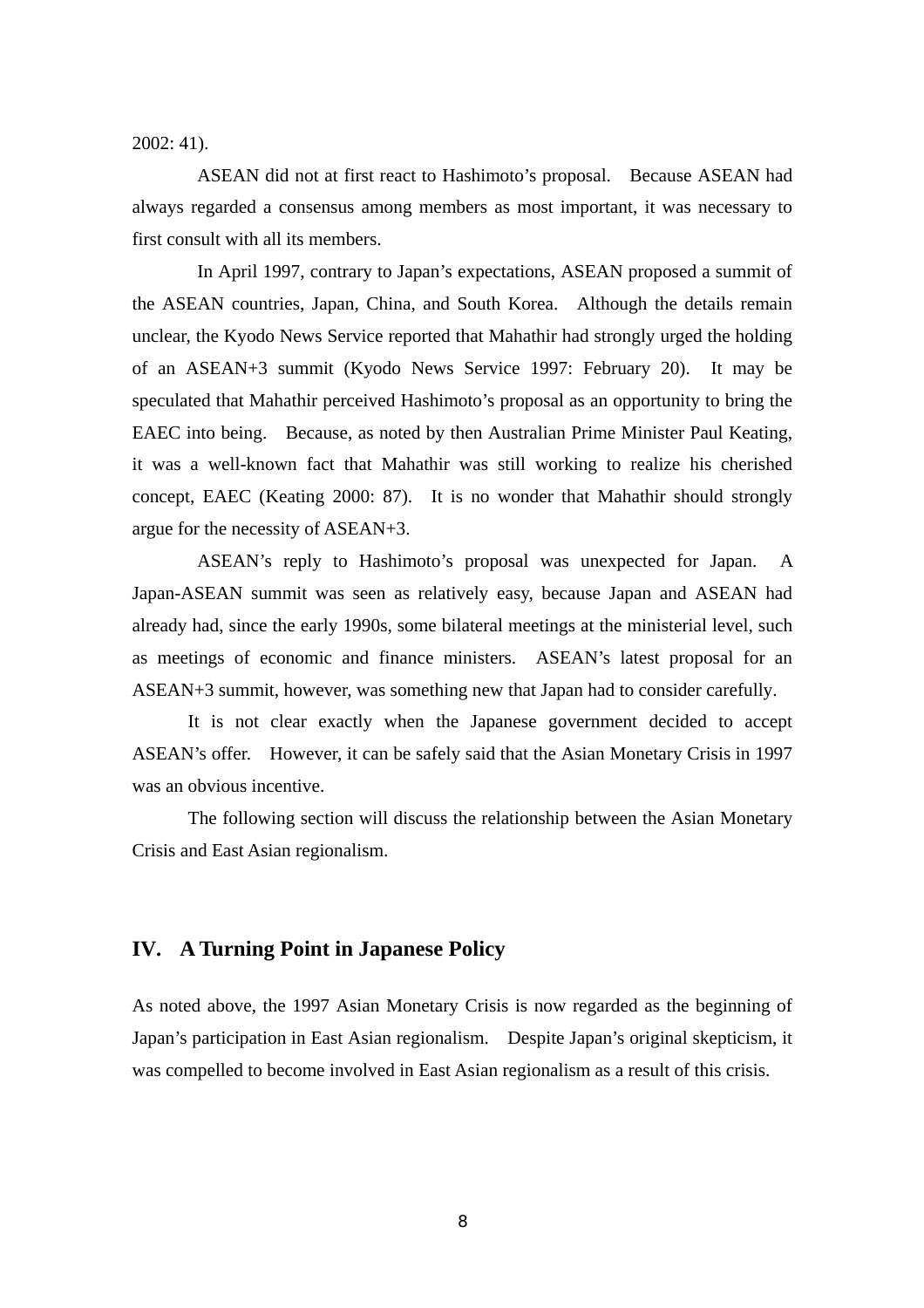## **IV-1. The Beginning of Japan's Participation in East Asian Regionalism : The Asian Monetary Crisis**

The Asian Monetary Crisis began in Thailand in July 1997, and quickly spread throughout Asia. The crisis was more severe in some ASEAN countries and in South Korea than in Taiwan or China.

By August 1997, Japan had decided to help ASEAN. A support conference sponsored by the International Monetary Fund (IMF) was held in August in Tokyo. It was decided at this conference to earmark 17.3 billion dollars for the ASEAN countries. Of this amount, four billion dollars came from Japan.

In September 1997, the Ministry of Finance of Japan formulated the concept of an Asian Monetary Fund (AMF), composed of Japan, China, Hong-Kong, South Korea, Indonesia, Malaysia, Singapore, Thailand, the Philippines and Australia. The concept was to create a fund of ten billion dollars to contribute to those nations suffering from the monetary crisis.

However, Japan's initiative for an AMF was frustrated by strong opposition from the U.S. The U.S. argued that an AMF would cause a "moral hazard." The U.S. said that the AMF was nothing but "easy money," which would provide financing only for Asian countries. The truth was that the U.S. did not like the idea of Japan's growing influence in Asia. In any case, Japan gave up on the AMF proposal and instead agreed to contribute to an emergency loan under the so-called Manila Framework proposed by the U.S. in November 1997.

It was in the middle of the Asian Monetary Crisis that the first ASEAN+3 summit, including Japan, was held in Malaysia in December 1997. But there was no significant outcome of this conference. The issue of regional financial cooperation was actively discussed but the first ASEAN+3 proved to be little more than a symbolic event<sup>9</sup>. The Japanese government did not put forward any new support schemes after the failure of its AMF scheme. In fact, Japan was very negative about taking any further initiative in the matter (Katada 2001: 179). Only Mahathir, a chairperson at the meeting, seemed very proud to see his longtime goal finally come true.

 $\overline{a}$ 

<sup>9</sup> Actually, neither the Korean nor Indonesian presidents at the time, Kim Yong-sam and Suharto, attended the first ASEAN+3 summit because of domestic problems. Each country sent their foreign minister instead of the president.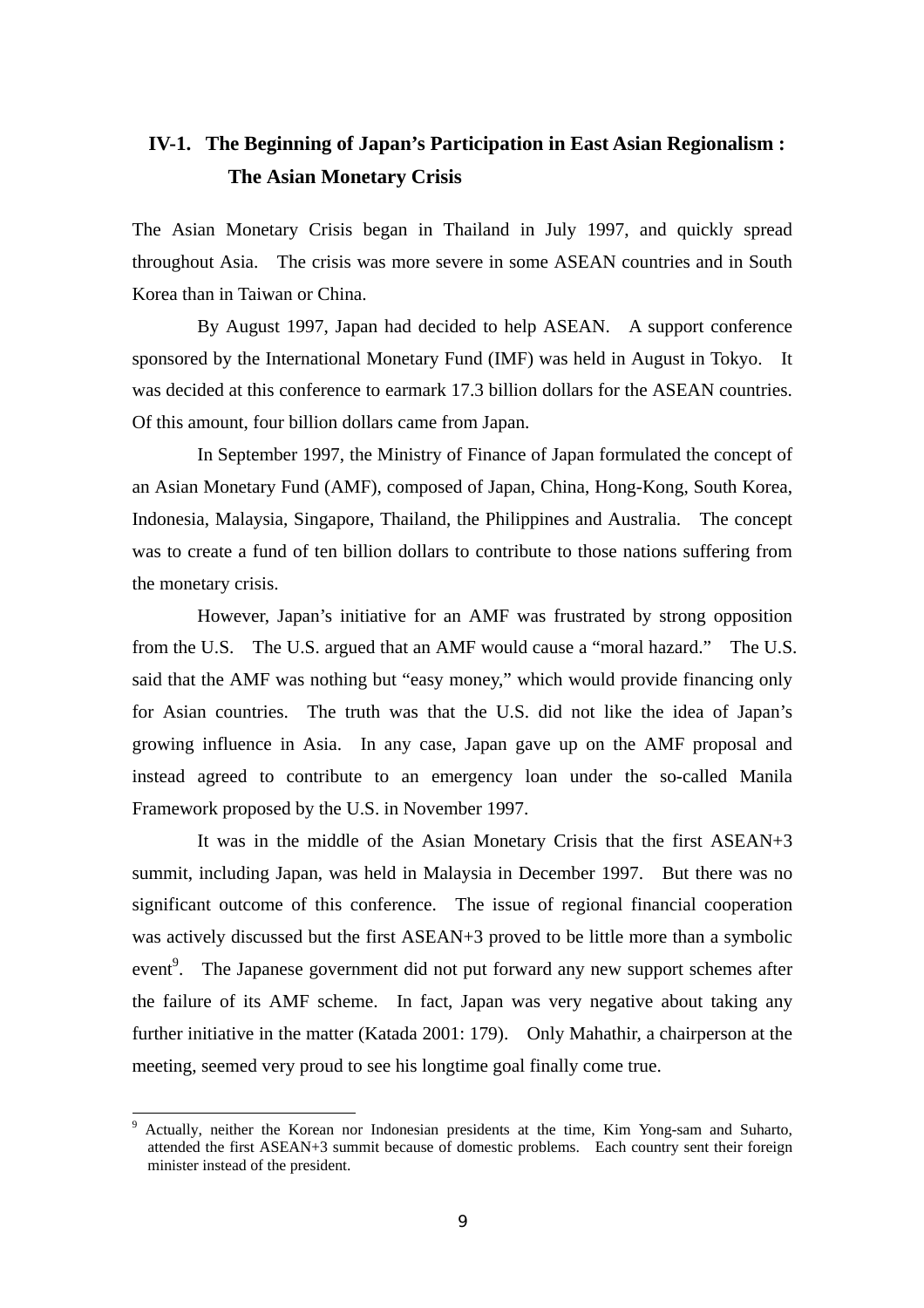In early 1998, the Asian Monetary Crisis remained unabated, and many countries including both developed and developing countries regarded Japan's leadership in resolving the crisis as inadequate. The U.S., especially, actively voiced its criticism of Japan (Katada 2001: 181). Japan, however, was undaunted by this criticism from the U.S. and other countries. In fact, in order to defend Japan's position on the Asian Monetary Crisis, the Ministry of Foreign Affairs (MOFA) of Japan published in April 1998 a report, "Misperception and Truth about the Economies of Asia and Japan," which emphasized Japan's past contributions toward alleviating the Asian Crisis (Ministry of Foreign Affairs, "Misperception and Truth about the Economies of Asia and Japan," April 17, 1998, Tokyo).

There was increasing dissatisfaction within Japan over America's criticism of Japanese policy (Katada 2001: 180). According to the Japanese government, Japan had already contributed a total of 44 billion dollars by October 1998, while the U.S. gave only 8 billion dollars over the same period (Kishimoto 2001: 293). From Japan's perspective, it was the U.S. that was being unsupportive, not Japan.

Japan believed that no country was giving as much aid as it was. Furthermore, the Japanese government was hesitant to propose a new financial scheme after the failure of the AMF. By the middle of 1998, however, the U.S. gradually began to allow Japan to increase its influence in Asia and the Japanese government finally decided to offer further support to the countries suffering monetary crises (Kikuchi 2002: 21). In October 1998, Japan announced the New Miyazawa Initiative, a \$30 billion capital support package named after then Finance Minister Kiichi Miyazawa.

The New Miyazawa Initiative came to be regarded as the epoch of Japan's regional policy because, "the Japanese government regained its active position with cautious independence as it announced the New Miyazawa Initiative and stepped up its financial assistance to Asian countries in distress" (Katada 2001: 186). In short, the New Miyazawa Initiative made clear that Japan was ready to make earnest efforts not only for the economic revival of Asian countries but also for seizing her own initiative outside American influence.

In fact, according to Eisuke Sakakibara, the former financial commissioner of Japan, there was a strong will in the Japanese government of the time for Japan to achieve relative independence from the U.S. (Sakakibara 2001: 16). Sakakibara and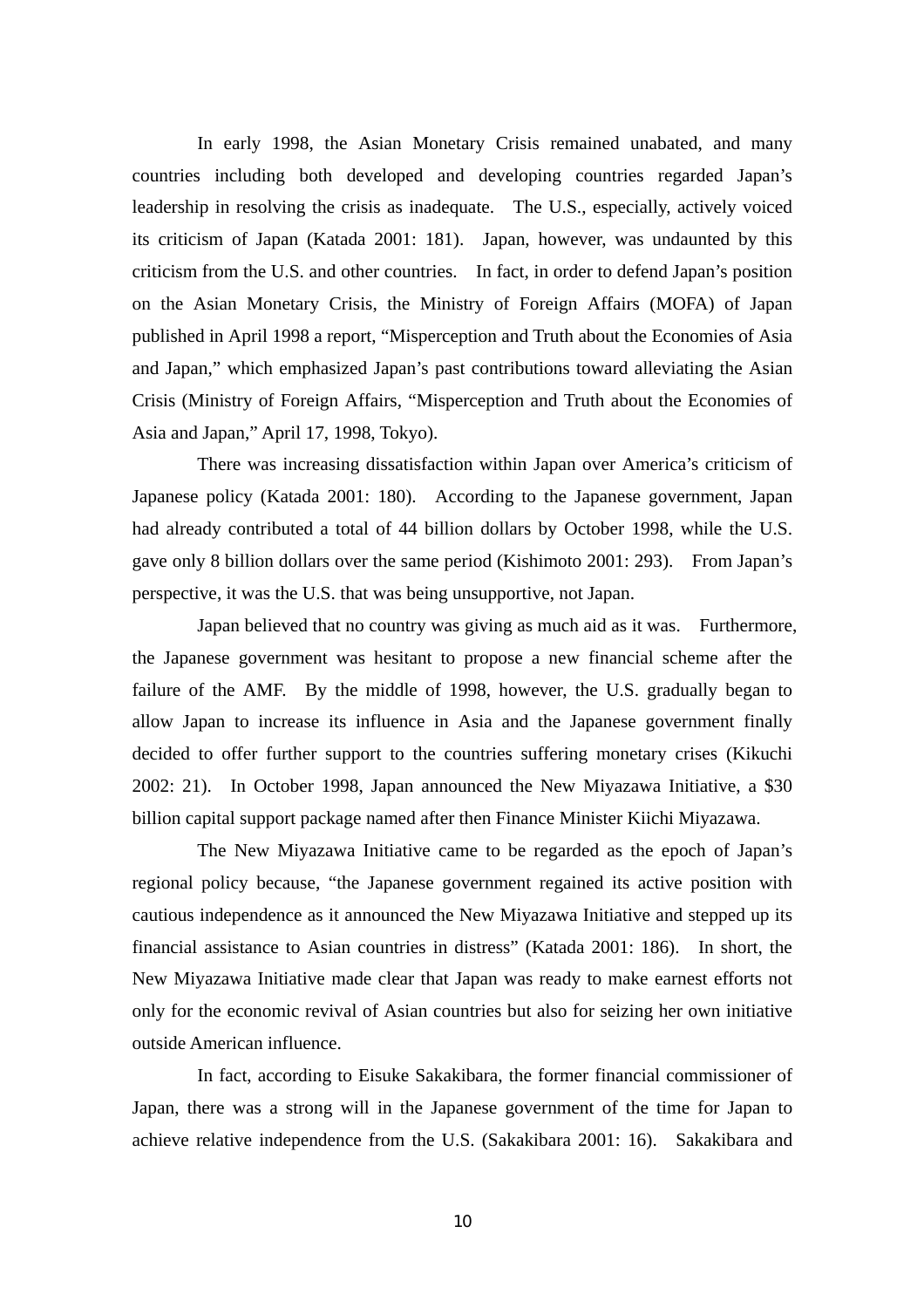others at the Finance Ministry hoped to forge strong ties between Japan and the rest of Asia, and the New Miyazawa Initiative was a direct reflection of this policy.

It may be surmised the gradual deterioration of Japan-U.S. relations from the early 1990s, especially since the Clinton Administration started in 1993, contributed to this new policy. Clinton was critical of Japan's protectionism in his presidential campaign. He also tended to favor China over Japan. In fact, not only did Clinton's unreasonable demands in the automobile negotiations attract a great deal of negative public attention in 1995, but he also chose to pass over American-allied Japan without stopping when he stayed in China for over a week in the summer of 1998 (Tanaka 2003: 287). Moreover, as mentioned before, it was an obvious fact that the Japanese government of those days was really dissatisfied with American criticism of Japan's monetary support to Asia.

Consequently, it was no wonder that Japan's attitude toward the U.S. began to change from the late 1990s. It was a natural outcome that Japan's connections to other East Asian countries should have grown stronger after the Asian Monetary Crisis. The Japanese government did not always play an active role in the grouping limited to only East Asian nations, but it is safe to say that Japan had become much more flexible toward and tolerant of East Asian regionalism in contrast to its stance toward Asia-Pacific regionalism.

## **IV-2. Japan's Positive Participation in East Asian Regionalism: The Chiang Mai Initiative**

Just after the announcement of the New Miyazawa Initiative in October 1998, the second ASEAN+3 forum was held in Vietnam in December 1998. The leaders of the East Asian nations got together once again.

At this second ASEAN+3 forum, the Japanese government announced that Japan would carry out the New Miyazawa Initiative forthwith. Not only did Prime Minister Keizo Obuchi announce a special yen loan of ¥600 billion (\$5 billion), he also pledged an additional \$20 million for the establishment of a Japan-ASEAN Solidarity Fund (*Asahi Shimbun*, December 17, 1998).

As Oba notes, these kinds of financial support by Japan definitely worked to promote East Asia as a region (Oba 2003: 160). In fact, in addition to the ASEAN+3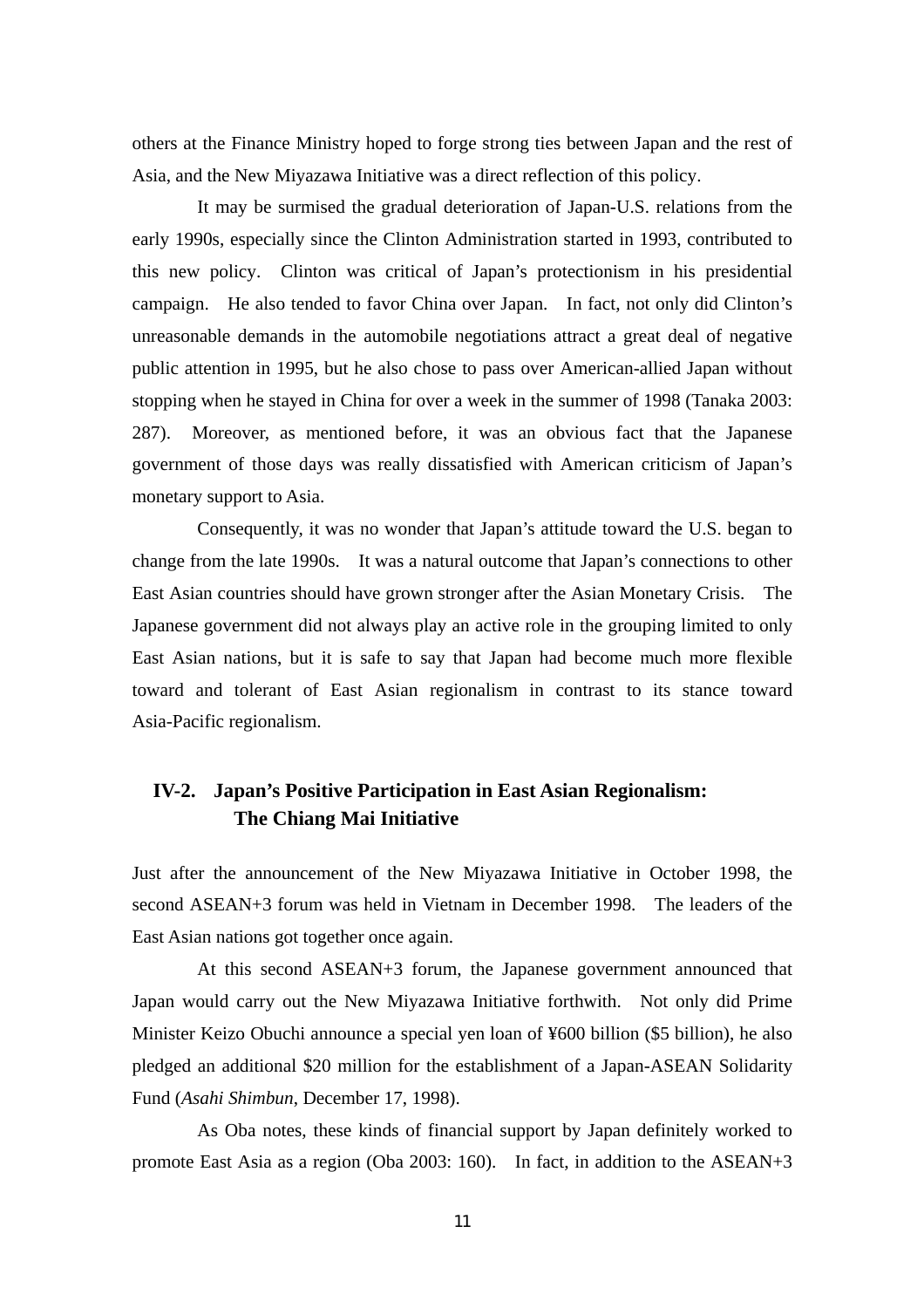Summit, other important meetings at various levels, such as a meeting of finance ministers and a meeting of central bank representatives won strong backing from Japan from early 1999. Through those meetings, the ASEAN+3 countries, especially Japan, were able to hold more active discussions on financial cooperation.

In November 1999, the third ASEAN+3 Summit was held in the Philippines. At this meeting, many ASEAN leaders called for a revival of the AMF scheme that Japan had once advocated in the fall of 1997. The Japanese government at that time was very forward-looking about the ASEAN request, because the U.S. and the IMF, which had strongly opposed the earlier AMF proposal by Japan, now welcomed Japan's new initiative for a revival of the AMF. This was partly because both the U.S. and the IMF had come to realize, as the result of the Russian and Brazilian Economic Crises, the limitations in their own ability to support the Asian countries, and partly because the Japanese government undertook careful and skillful diplomacy to obtain American support in advance. These factors made it possible for Japan to take the initiative in discussions for a new regional framework.

In May 2000, at Japan's initiative, the second Finance Ministers' Meeting of ASEAN+3 was held in Thailand, resulting in the Chiang Mai Initiative, a swap arrangement between ASEAN and the "Plus Three" nations—Japan, South Korea and China. The Chiang Mai Initiative was a bilateral agreement to lend foreign-exchange reserves to the nations suffering financial crises. In order to avoid criticism from the U.S., the Chiang Mai Initiative was actually launched by Japan as not only a bilateral agreement but also as a complementary measure to the IMF.

By March 2003, Japan had concluded bilateral swap arrangements with the following countries: South Korea (in July 2001), Thailand (July 2001), the Philippines (August 2001), Malaysia (August 2001), China (March 2002) and Indonesia (February 2003). Although both China and South Korea also concluded bilateral swap arrangements with Thailand and Malaysia, the Chiang Mai Initiative was obviously based on the Japan's ample reserve currencies.

Japan gradually strengthened its participation in the East Asian region through financial initiatives to resolve the Asian Monetary Crisis. As a result, the Japanese government became more deeply involved in the ASEAN+3 forum, which represents the East Asian regionalism.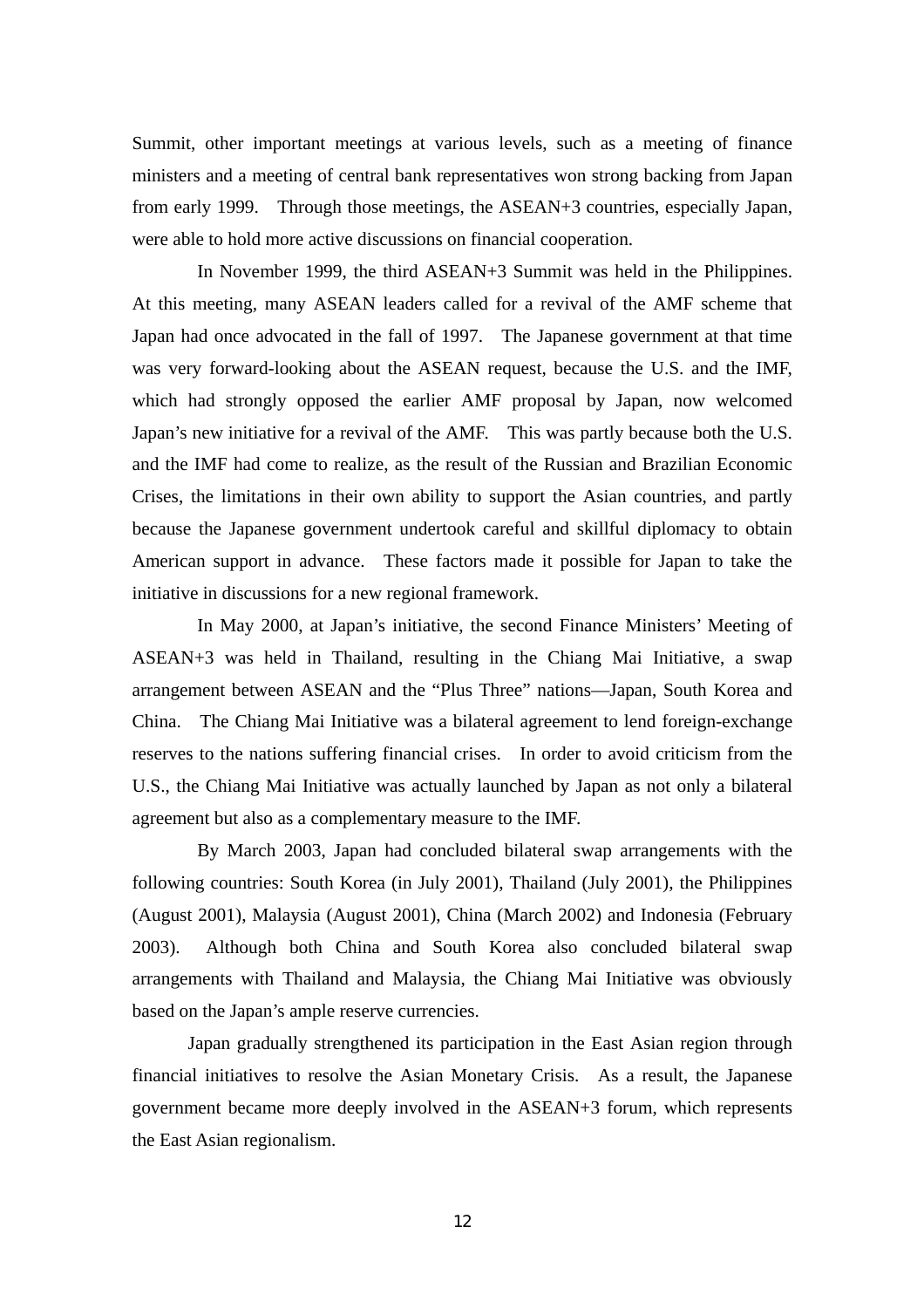## **V. Background to Japan's Policy Shift in the Late 1990s**

Many prominent political scientists in Japan, such as Takashi Inoguchi, Akihiko Tanaka and Susumu Yamakage, say that the Japanese government has obviously gone through a historic change regarding its foreign policy since the late 1990s (Inoguchi 2002: 29, Tanaka 2003: 294 and Yamakage 2001: 76). At the same time, many prominent economists in Japan, such as Ippei Yamazawa and Shujiro Urata, also note that Japan has been adjusting her trade policy with a more pragmatic approach since the late 1990s (Yamazawa 2003b: 80 and Urata 2002:80).

In short, both political scientists and economists in Japan recognize that the Japanese government of the late 1990s undoubtedly began to regard Asia as the most important region. Of course, although the U.S. was still very important for Japan in terms of both security and economy, the above-mentioned scholars present strong arguments that America's relative importance for Japan is declining in proportion to Asia's rise in importance.

As already mentioned, Japan's participation in East Asian regionalism began with the outbreak of the Asian Monetary Crisis in 1997. However, some remote causes of Japan's policy change can be traced back to before the Asian Monetary Crisis. These include: (1)the rapid expansion of economic relations between Japan and East Asian countries, (2)the failure of Early Voluntary Sectoral Liberalization (EVSL) in APEC, and (3)China's policy change regarding regionalism. Judging from the results, not only the Asian Monetary Crisis but also these primary factors influenced Japan toward a more affirmative approach to East Asian regionalism.

The following section discusses these three factors in order to gain a perspective on how the Japanese stance toward East Asian regionalism changed.

## **V-1. Expansion of Economic Relations between Japan and East Asian Countries**

According to Yamazawa, the economic ties between Japan and East Asian countries such as the ASEAN countries and China became stronger in the 1990s (Yamazawa 2003a: 7). The following two tables show this trend.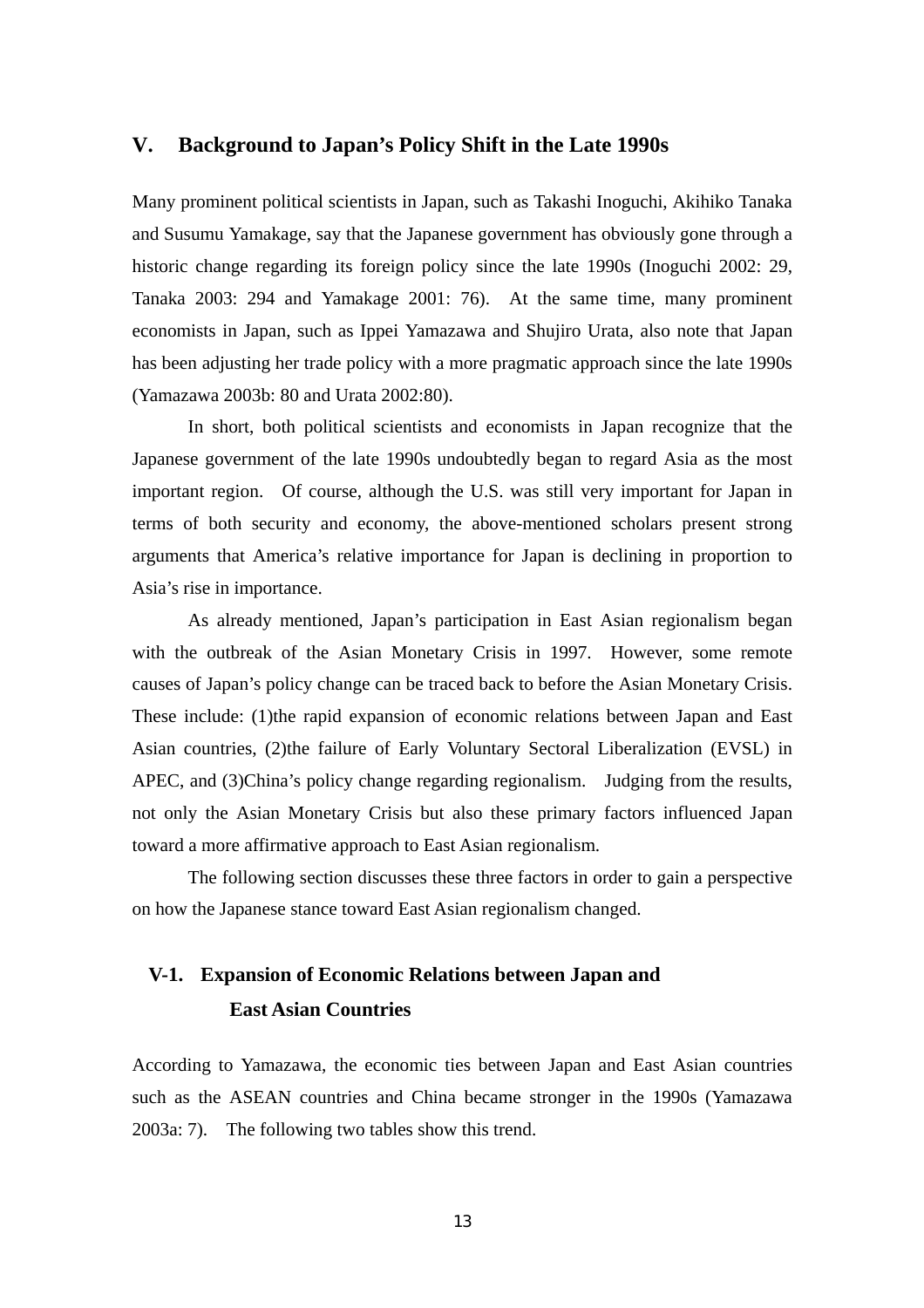|      |        |              |        | To     |        |
|------|--------|--------------|--------|--------|--------|
|      |        |              | apan   | ASEAN* | China  |
|      | Japan  | 1990         |        | 32,066 | 6,145  |
| From |        | 2000         |        | 65,186 | 30,356 |
|      | ASEAN* | 199 <b>C</b> | 27,000 | 27,500 | 2268   |
|      |        | 2000         | 55,945 | 93,075 | 16179  |
|      | China  | 199          | 9,32   | 493    |        |
|      |        | 20           |        |        |        |

Table 1: Trade Flow among Japan, ASEAN and China (million US\$)

Source: Yamazawa (2003a), p.6, Table 1.2.

Note: ASEAN\* = Indonesia, Malaysia, the Philippines, Singapore, Thailand and Vietnam.

Table 2 Trade Intensity Index

|      |        |                         |              | To     |       |
|------|--------|-------------------------|--------------|--------|-------|
|      |        |                         | <u>Japan</u> | ASEAN* | China |
|      | Japan  | 1990                    |              | 233    | 1.29  |
| From |        | $\frac{2000}{2000}$     |              | 252    |       |
|      | ASEAN* | 199C                    | 277          | 4.,    |       |
|      |        | 2000                    | 249          | 392    | 1.16  |
|      | China  | 199                     | 1.99         |        |       |
|      |        | $\overline{\mathbf{m}}$ | 313          |        |       |

Source: Yamazawa (2003a), p.7, Table 1.3.

Note: ASEAN\* = Indonesia, Malaysia, the Philippines, Singapore, Thailand and Vietnam.

The "trade intensity index" of table 2 is defined as  $(Mw-Mi)$ *Mj Xi*  $\frac{Xij}{Xi} / \frac{Mj}{(Mw - Mi)}$ , where

*Xij* is country *i*'s exports to country *j*, *Xi* is country *i*'s total exports, *Mj* is country *j*'s total imports, *Mw* is total world imports, and *Mi* is country *i*'s total imports (Drysdale and Garnaut 1994: 24 and De Brouwer 2002: 223). The intensity index means the degree of trade intensity between two countries, and the average is always 1. To sum up, the greater the number is than 1, the stronger the trade relations between the two countries; the lesser the number is than 1, the weaker the trade ties. The trade intensity index makes it possible to precisely analyze the relative variations in each country's trade.

As we can see from Table 2, the economic importance of East Asia (ASEAN and China) for Japan obviously increased during the 1990s. In fact, the trade intensity index for Japan between 1990 and 2000 shows that Japan-ASEAN trade remained high at around 2.5 (2.49=Japan's imports from ASEAN; 2.52=ASEAN's imports from Japan). In addition, the intensity of Japan-China trade almost doubled in 2000 (3.13=Japan's imports from China; 1.91=China's imports from Japan). The reason for this, according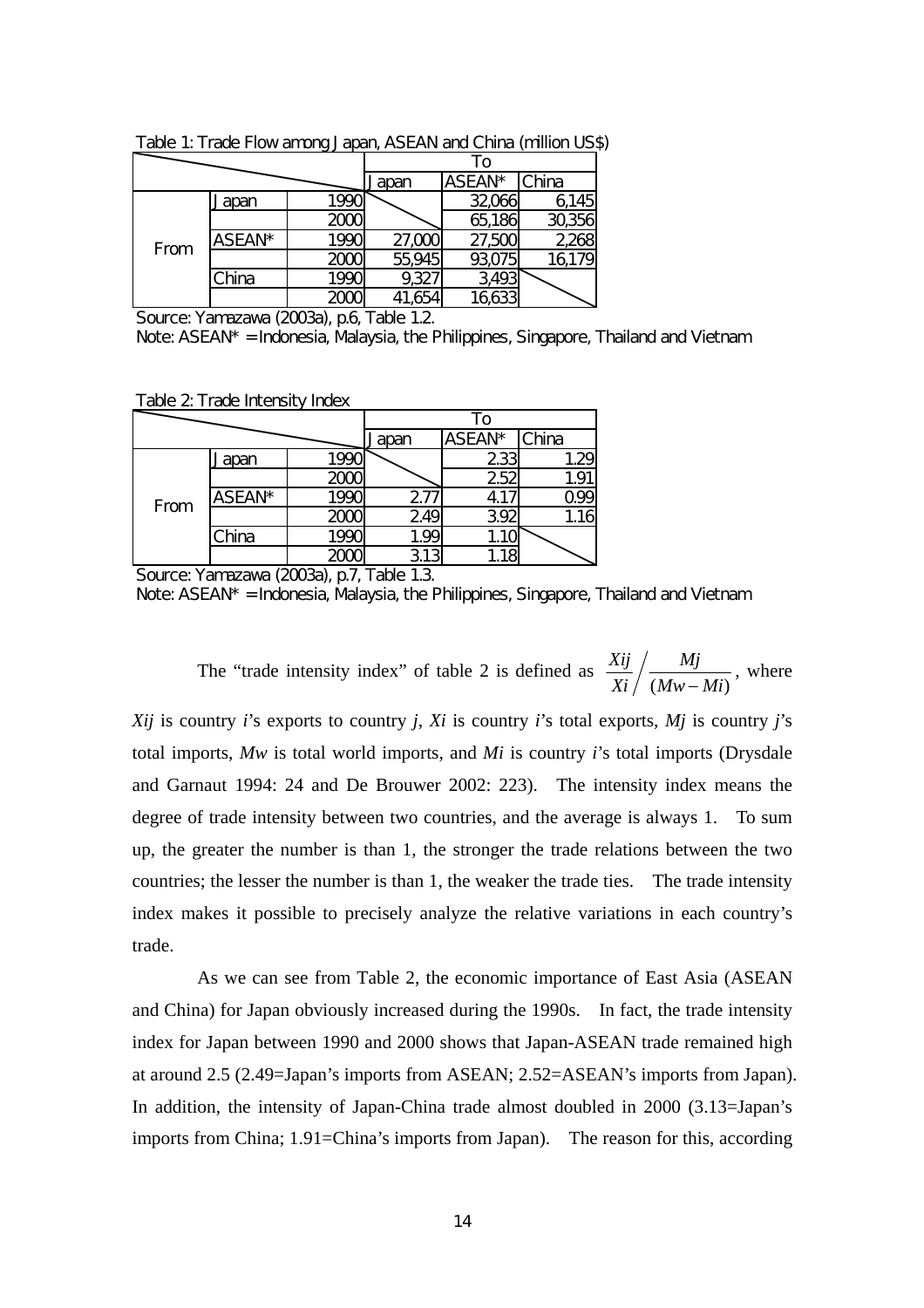to Yamazawa, is that, "Ever since the appreciation of the yen in the late 1980s, Japanese companies have been mobbing out of Japan and establishing business networks in the East Asian region" (Yamazawa 2003b: 80).

In inverse proportion to the economic importance of East Asian countries for Japan, the importance of the Pacific countries such as the U.S. and Australia has been declining through the 1990s (Yoshida 2002: 142). Of course, although both the U.S. and Australia are still very important trading partners, their relative share of Japan's total trade has been gradually decreasing. In the 1990s, neither Japanese businesses nor the Japanese government could afford to ignore the East Asian countries. The expansion of economic relations between Japan and the East Asian countries in the 1990s increased Japan's participation in East Asian regionalism.

## **V-2. Stagnation of APEC: Failure of the EVSL Consultation**

As previously stated, APEC, the embodiment of Asia-Pacific regionalism, was organized in 1989 because Japan and Australia considered the combining of the Asia and Pacific regions a necessity.

APEC, fruit of many years' effort by Japan and Australia, was making satisfactory progress in the early 1990s. In fact, with more active American participation in APEC since 1993, APEC itself has attracted a great deal of attention. For instance, the APEC summit meeting came to be held regularly every year from 1993. Then, in 1994, there was the Bogor Declaration, promising that all APEC members would liberalize their own markets, by 2010 for the developed countries and 2020 for the developing countries. It would seem that Japan's objective had finally been realized. According to Ippei Yamazawa, a Japanese delegate of the Eminent Persons Group (EPG) in APEC, the APEC of those days was obviously at its peak (Yamazawa 2001: 215).

However, the 1994 Bogor Declaration had an ironic side effect on Japan because the call for liberalization put Japan on the defensive within APEC (Drysdale 2002: 68). In fact, the Early Voluntary Sectoral Liberalization (EVSL) consultation, regarded as the touchstone of the Bogor Declaration, ended in failure in 1999 because of Japan's strong opposition.

The Japanese attitude against EVSL was exceptional because it was the first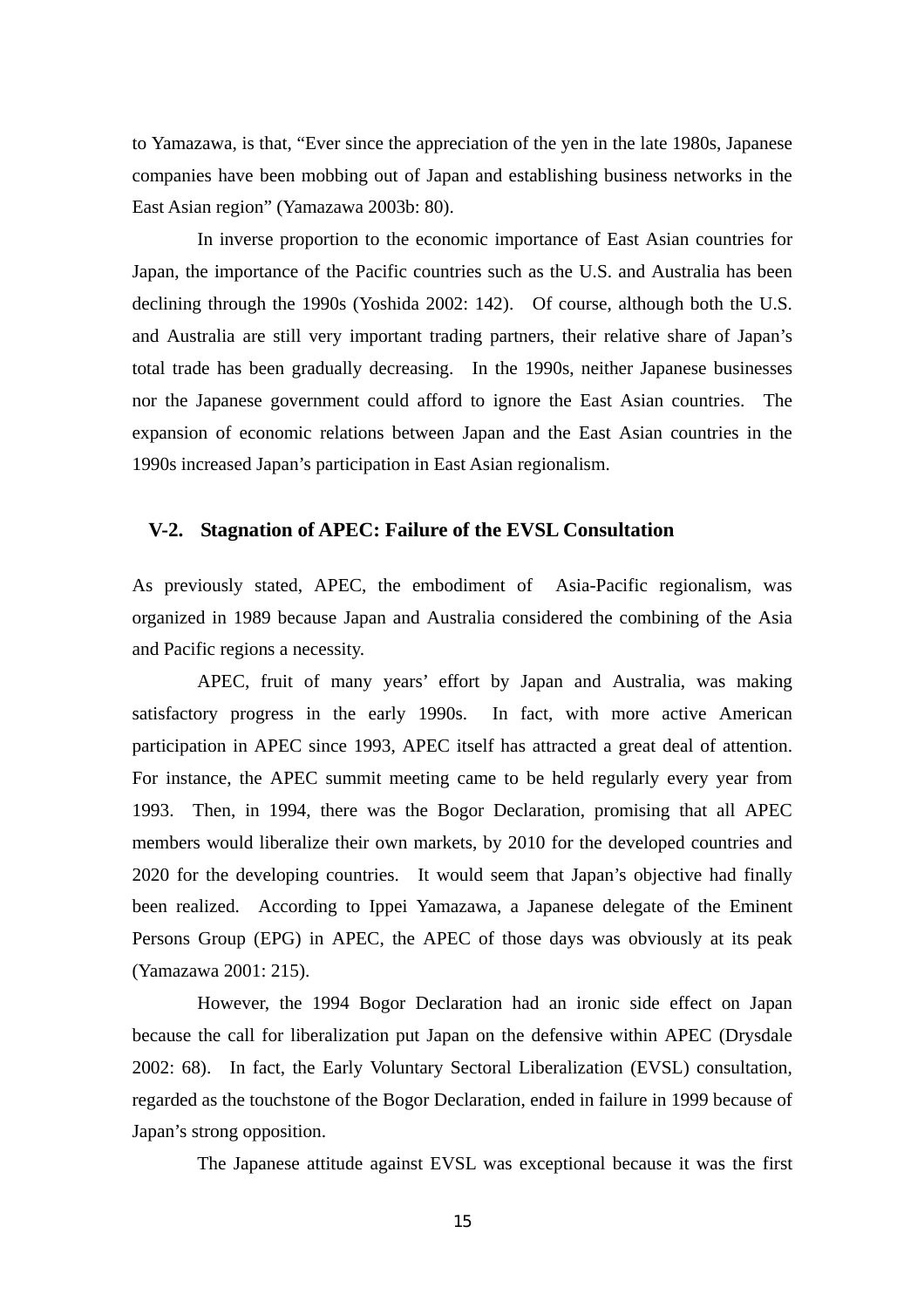opposition by Japan in APEC's history. According to Tatsushi Ogita, Japan did not accept EVSL because of the following two reasons: exhaustive opposition by the Ministry of Agriculture, Forestry and Fisheries (MAFF) and influential members of the Diet on the agriculture committee, and lack of political leadership by the cabinet (Ogita: 2001: 162).

However, as Peter Drysdale has emphasized, the significance of the EVSL issue was not that Japan refused to liberalize its own market, but that it caused Japan to lose its initiative in APEC (Drysdale 2002: 68). Drysdale says that Japan's opposition against EVSL sent the negative message to international society that there were difficulties blocking liberalization among the APEC countries (Drysdale 2002: 68).

The failure of EVSL also caused a confrontation between Japan and Australia, because Japan objected strongly to liberalization while Australia supported liberalization. The difference of opinion between Japan and Australia only deepened in the process of the EVSL consultation, with Japan seeking allies in the anti-liberalization group, such as South Korea, and Australia approaching the pro-liberalization countries, such as the U.S. and Canada.

The split between anti-liberalization and pro-liberalization groups was basically caused by a lack of consensus among the APEC members (Okamoto 2001: 343). Each country interpreted the principles of APEC, especially "voluntarism," in a self-serving manner. For instance, Japan insisted that Japan's nonparticipation in the EVSL was a natural right based on APEC principles. On the other hand, the U.S. and Australia criticized Japan for an excessively broad interpretation of voluntarism. The pro-liberalization countries protested that voluntarism should not be interpreted to mean all countries might have everything their own way (Okamoto 2001: 344).

APEC's current stagnation, however, dates even further back to its initial hasty organization in 1989. The confrontation between the pro-liberalization countries and anti-liberalization countries was the result of policy makers in both Japan and Australia having hurried to join APEC without careful preparations. It is symbolic that the purpose of APEC was still unclear at the time of the first conference in 1989.

The split in APEC just got worse from1998. In particular, Japan and the Pacific group of countries including the U.S and Australia drifted further and further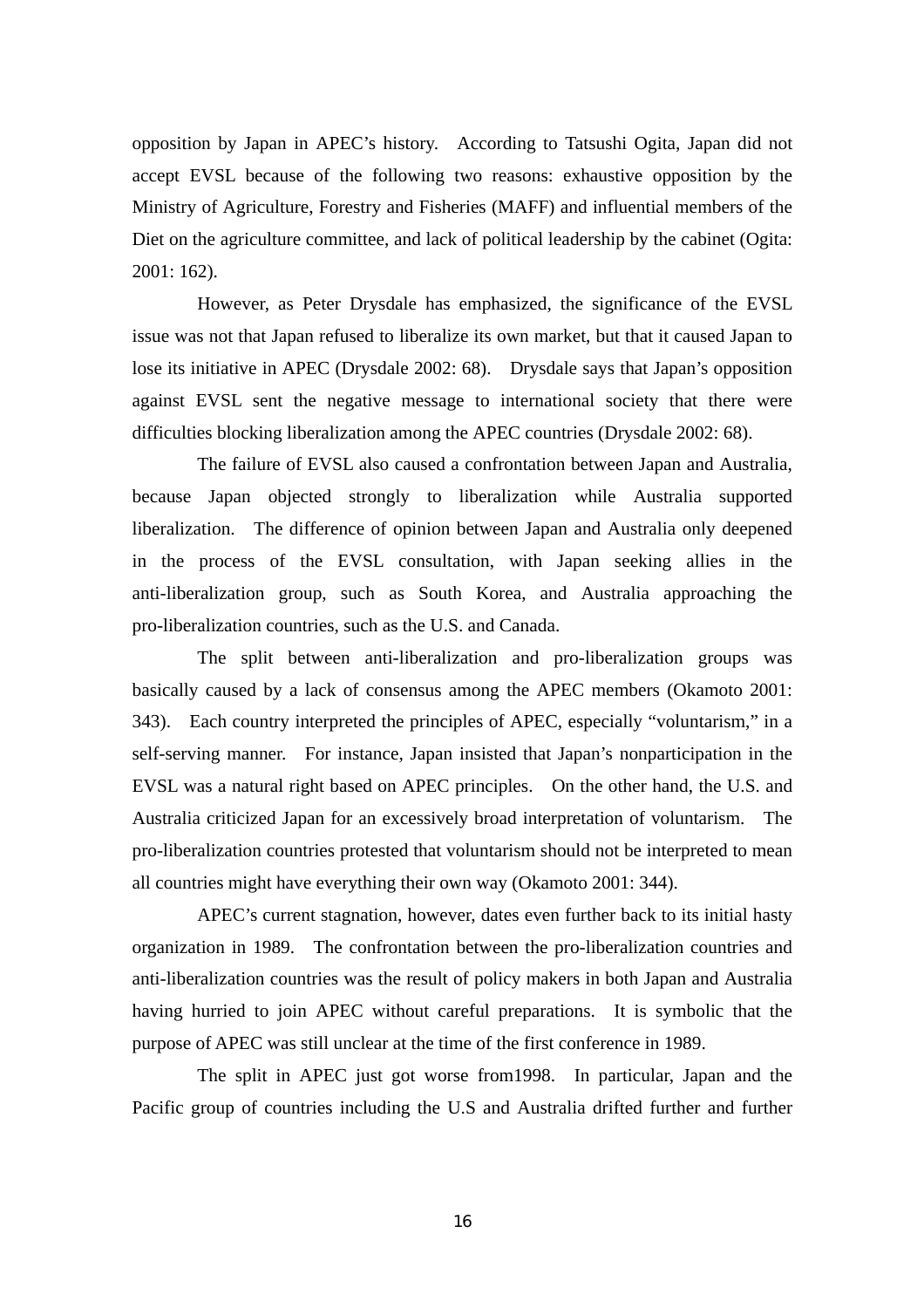apart<sup>10</sup>. And because Japan, which should have been the nucleus of APEC, remained negative in its tactics, it became increasingly difficult for Japan to show good leadership in APEC. Not only did Japan's enthusiasm for APEC gradually wane, Japan also became estranged from the Pacific countries, compelling it to stand outside of Asia-Pacific regionalism.

## **V-3. Expansion of China's Influence in East Asia**

China's expanding influence in East Asia put the clincher on Japan's inclination toward East Asian regionalism. As China gradually increased its participation in East Asian regionalism from the late 1990s, Japan had no choice but to also become more active in the regional movement. Japan could not continue to ignore China's claim to supremacy in East Asian regionalism any longer.

Needless to say, Japan and China are rivals. The Chinese government objected to Japan's AMF proposal in 1997 because of this sense of rivalry, even though most other East Asian counties had approved the plan. According to Harris and Austin, "China does not support Japan's ambition to play a central role in the region" (Harris and Austin 2002: 144).

At the same time, the Chinese government used to be very negative regarding regional cooperation. In particular, China hesitated to take part in any kind of state-level organization because of the delicate problem of Taiwan. For example, not only was China's entry to APEC two years behind schedule on account of the Taiwan issue, but also the Chinese President Jiang Zemin required that Taiwan be excluded from the APEC Summit (Takagi 2001: 82).

However, it now seems that China has been gradually shifting its foreign policy on regionalism from negative to positive. The reasons why this is so will not be reiterated here because that is not the primary purpose of this paper. Still, it is at least obvious that China is ready to take the initiative in East Asia regionalism, not Asia-Pacific regionalism. In fact, according to Akio Takahara, China has recently and definitely changed to a positive and active regional policy, and now regards ASEAN+3

 $\overline{a}$ 

<sup>&</sup>lt;sup>10</sup> Although ASEAN was not always an anti-liberalization group, ASEAN has always been negative regarding most APEC activities. ASEAN was opposed to Pacific group countries such as the U.S. and Australia because both the U.S. and Australia were active in institutionalizing and strengthening APEC.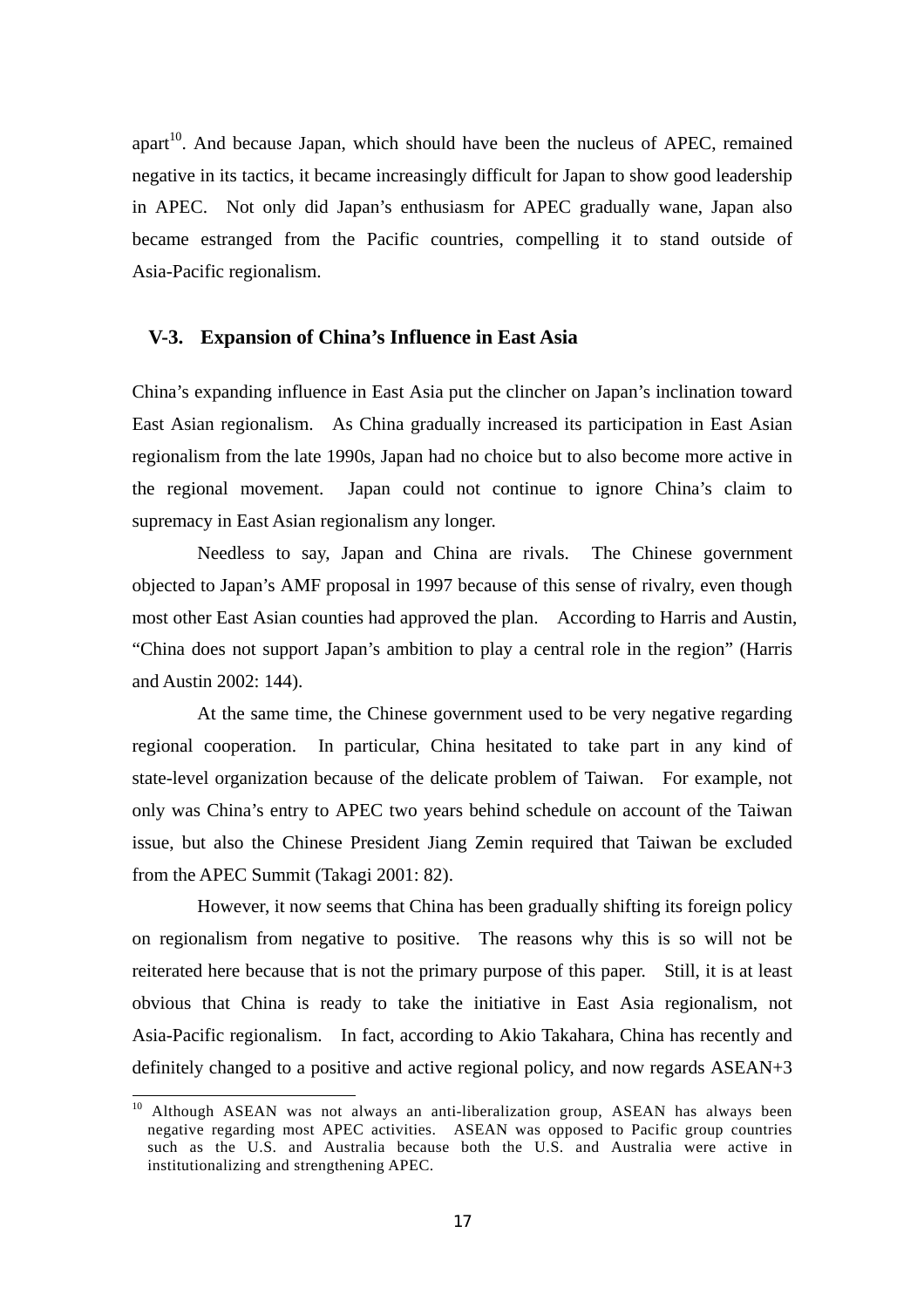as the most important framework for the region (Takahara 2003: 71). In December 1998, Hu Jintao, the Vice-Head of China at that time, proposed a vice-minister-level meeting at the ASEAN+3 Summit. In addition, in November 2000, the Chinese government proposed a Free Trade Agreement (FTA) to ASEAN.

China's proposal for an ASEAN-China FTA marked an epoch in East Asian regionalism, because it compelled Japan to propose to ASEAN in January 2002 a similar Free Trade Agreement, called the "Japan-ASEAN Comprehensive Economic Partnership (JASEP)." It was feared that Japan might lose the initiative in East Asian regionalism unless Japan also joined the FTA movement. As many political scientists have noted, Japan and China have been competing for the initiative in East Asian regionalism since 2000 (Inoguchi 2002: 8 and Oba 2003: 176). China's recent change has obviously promoted Japan's policy change.

## **VI. The Present Situation of East Asian Regionalism and Japan**

ASEAN+3 seemed more vigorous than APEC or ASEM, partly because it encompassed more categories of cooperation in comparison with its predecessors. This section touches briefly on the institutionalization of ASEAN+3 and Japan's recent strategy toward FTAs.

## **VI-1. Institutionalization of ASEAN+3**

According to its Joint Statement on East Asia Cooperation made in November 1999 in Manila, ASEAN+3 has expanded its deliberations to cover such new issues as political, security and social cooperation in addition to economic cooperation ("Joint Statement on East Asia Cooperation," November 28, 1999, Manila, the Philippines). The Statement declared that future issues of concern for ASEAN+3 would include: (1) Economic, (2)Monetary and Financial, (3)Social and Human Development, (4)Scientific and Technological Development, (5)Culture and Information, (6)Development Cooperation, and (7)Political and Security issues. Since then, the following minister-level conferences have been held every year in order to discuss these issues: the Economic Ministers' Meeting, the Foreign Ministers' Meeting, the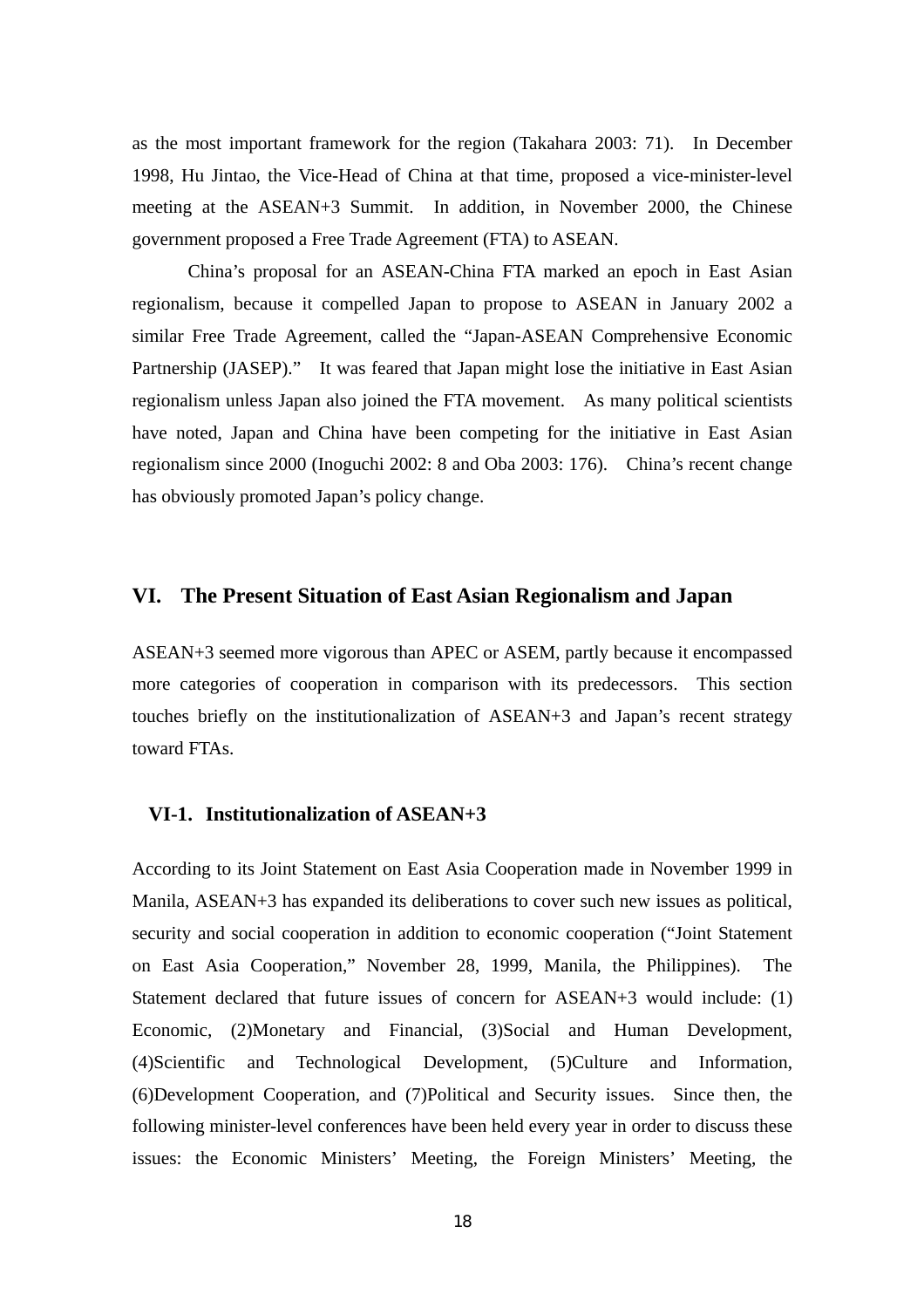Agriculture and Fishery Meeting, the Labor Ministers' Meeting, and the Environmental Ministers' Meeting.

In addition to these minister-level meetings, two working groups were newly organized inside ASEAN+3. First, in 1998, the East Asia Vision Group (EAVG), a working group of private-sector experts from the ASEAN+3 nations, was organized with the strong support of Korean President Kim Dea-jung. In 2001, the EAVG submitted a report to the ASEAN+3 Summit in Manila. In this report composed of 57-point suggestions, the EAVG proposed some notable objectives for ASEAN+3 including the creation of an Asian Monetary Fund (AMF), an Asian Common Currency, an East Asian Free Trade Area, and an East Asian Summit (The East Asia Vision Group, "EAVG Report," November 5, 2001, Brunei).

The second working group, founded in 2001, was the East Asia Study Group (EASG), a working group of senior officials from the ASEAN+3 countries, to consult on the above proposals by the EAVG.. After fully examining all the EAVG's proposals, the EASG presented a final official report at the ASEAN+3 Summit in Phnom Penh in November 2002. This report was composed of 26 suggestions including 17 short-term goals and nine long-term objectives (Tanaka 2003: 295). Especially emphasized among the nine long-term goals was the realization of an East Asian Summit and the creation of am East Asian Free Trade Area (The East Asia Study Group, "Final Report of the East Asia Study Group," November 4, 2002, Phnom Penh, Cambodia).

As the Asian Monetary Crisis finally began to subside around 2000, the interest of every country shifted from financial issues to the FTA issue. FTA has been a topic of animated debate in the ASEAN+3 since then. After China proposed a bilateral FTA to ASEAN in 2000, Japan had to consider the FTA issue seriously. The next section examines Japan's current stance on FTAs.

## **VI-2. The Beginning of Japan's FTA Strategy**

As a matter of fact, Japan was a latecomer to FTA. There was no FTA in Japan until January 2002 when the Japan-Singapore Economic Partnership Agreement (JSEPA) was concluded. At present, the Japanese government has officially announced that Japan is negotiating with South Korea, Mexico, Thailand, Malaysia and the Philippines for FTAs.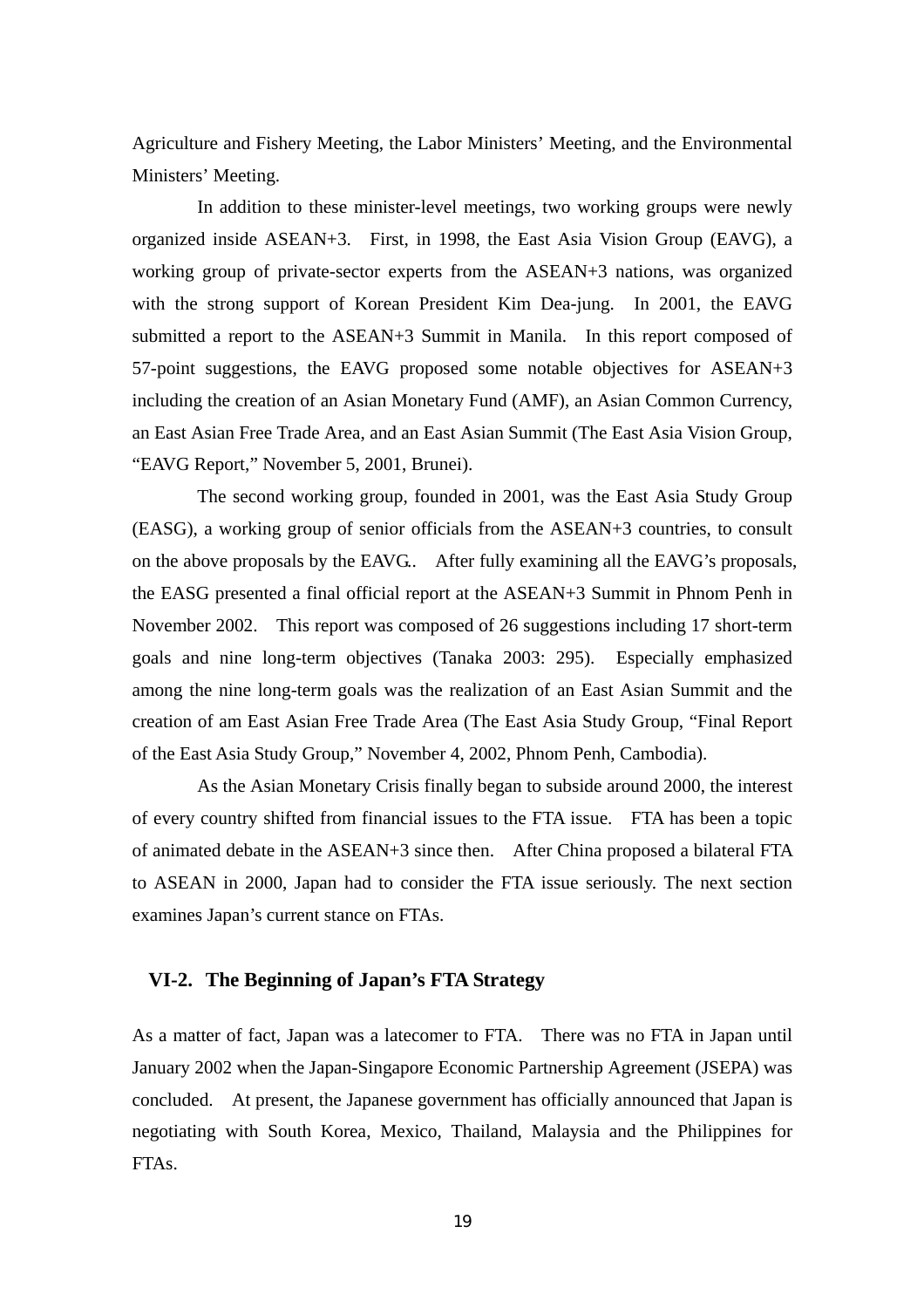According to John Revenhill, the *White Paper on International Trade in 1999* by the Ministry of Economic and International Trade (METI) was the first official document supporting FTAs (Revenhill 2002: 180). Until then, Japan had remained negative on any bilateral or regional FTA, because the Japanese government was always advocating the concept of global-wide liberalization based on the GATT/WTO rule<sup>11</sup>.

FTAs became increasingly popular, however, from the mid 1990s, and the Japanese government had to gradually change its trade policy. With increasing pressure for "competitive liberalization," Japan finally realized that it could no longer ignore the FTA issue. According to Yamazawa, competitive liberalization is "the phenomenon wherein liberalization occurring between two nations or among several in a region will spark participation in the process by other nations anxious not to be left behind" (Yamazawa 2001: 205). The ongoing Japan-Mexico FTA consultation is regarded as a typical example of comparative liberalization. Since Mexico concluded FTAs with not only the U.S. (NAFTA) but also EU (EU-Mexico FTA) in the mid-1990s, most of the Japanese corporations in Mexico have been at a great disadvantage caused by the FTA's negative impact or "trade diversion effect" (Yamazawa 2003b: 79). As a result, the Japanese government had to finally adjust its trade policy from the ideal of multilateralism based on GATT/WTO to a more pragmatic bilateralism allowing a wider range of options including FTAs.

In 1998, there were already some indications that Japan would soon start to negotiate its own FTAs. The first FTA proposal to Japan came from Mexico in June 1998. South Korea also proposed a bilateral FTA to Japan in  $1998<sup>12</sup>$ . Although both were initially informal proposals, the Japanese government was forced to at least take the FTA issue under consideration (Ogita 2003: 220). In response to the Mexican proposal, an informal study group was promptly organized within then Ministry of International Trade and Industry (MITI) in July 1998. MITI policy makers finally realized there was a global trend toward FTAs, and they gave up their reluctance to discuss the possibilities of FTAs.

As a result, Noboru Hatakeyama, ex-Vice-Minister of MITI and then Chairman

 $\overline{a}$ 

<sup>&</sup>lt;sup>11</sup> Of course, as already mentioned, it is a fact that Japan had strongly promoted the Asia-Pacific Regionalism leading to the formation of APEC. But Japan never perceived APEC as an organization for liberalization. See Section V-2.<br><sup>12</sup> The details including the date were not clear yet.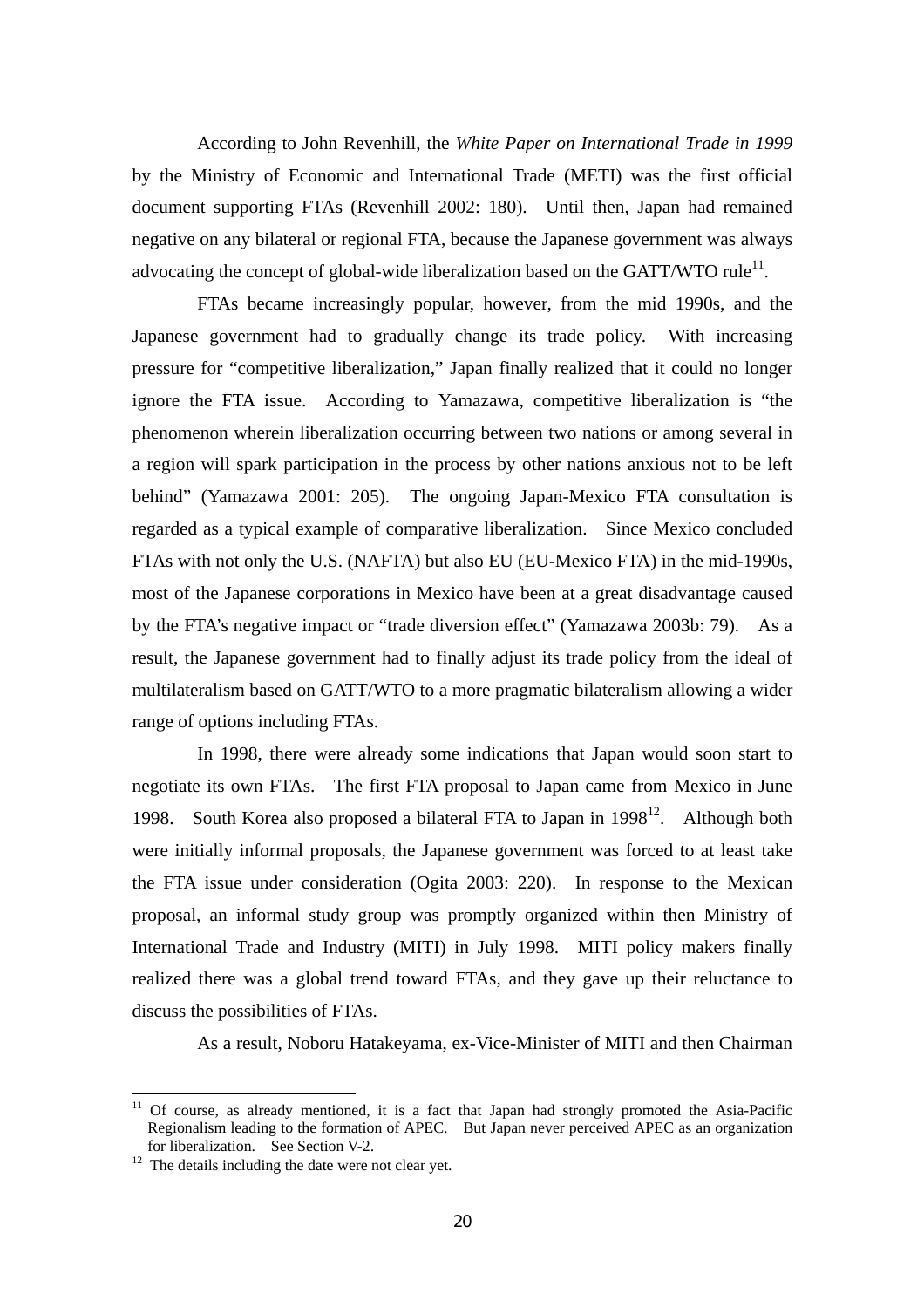of the Japan External Trade Organization (JETRO), decided to discuss Mexico's FTA proposal with MITI Minister Kaoru Yosano in September 1998 (Ogita 2003: 220). Because Yosano was also well-disposed toward the FTA issue, MITI officially started to study their ramifications. In October, an influential policy maker, Hidehiko Konno, Director-General of the International Trade Policy Bureau of those days, submitted an internal report to Yosano. The report, entitled "Promotion of a Strategic Trade Policy: Orientation of Regional Economic Agreements," touched on the possibility of bilateral and regional FTA options. Ogita notes, "This can be regarded as the time of MITI's substantial policy change from principal multilateralism to optional bilateralism" (Ogita 2003: 221).

## **VI-3. The Japan-ASEAN Comprehensive Economic Partnership (JACEP)**

The Japanese government had already concluded an FTA with Singapore (JSEPA) in January 2002, and is currently in negotiations with South Korea, Mexico, Thailand, Malaysia and the Philippines. It would seem that right now Japan is eager to tighten its bonds with the ASEAN countries. In January 2002, Japanese Prime Minister Junichiro Koizumi made it clear in his speech in Singapore that Japan was willing to conclude an FTA, namely the "Japan-ASEAN Comprehensive Economic Partnership (JACEP)," with ASEAN (Speech by Prime Minister Junichiro Koizumi, "Japan and ASEAN in East Asia: A Sincere and Open Partnership," January 14, 2002, Singapore). In addition, in October 2002, the Ministry of Foreign Affairs also announced a "Japan's FTA Strategy," which emphasized the importance of ASEAN as an FTA partner (Economic Bureau, Ministry of Foreign Affairs, "Japan's FTA Strategy," October 16, 2002, Tokyo).

It was not until China and ASEAN came to an agreement on a China-ASEAN FTA in November 2001, however, that the Japanese government changed its negative attitude toward a similar Japan-ASEAN FTA. In fact, when ASEAN members sounded out Japan's opinion in October 2000 about a joint study of a Japan-ASEAN FTA, Japan would not agree at all (Oba 2003: 176). China's approach to ASEAN acted as a trigger that softened Japan's attitude toward a Japan-ASEAN FTA. This was because Japanese policy makers were obviously having some misgivings about the expansion of China's influence in East Asia. They finally realized that Japan also had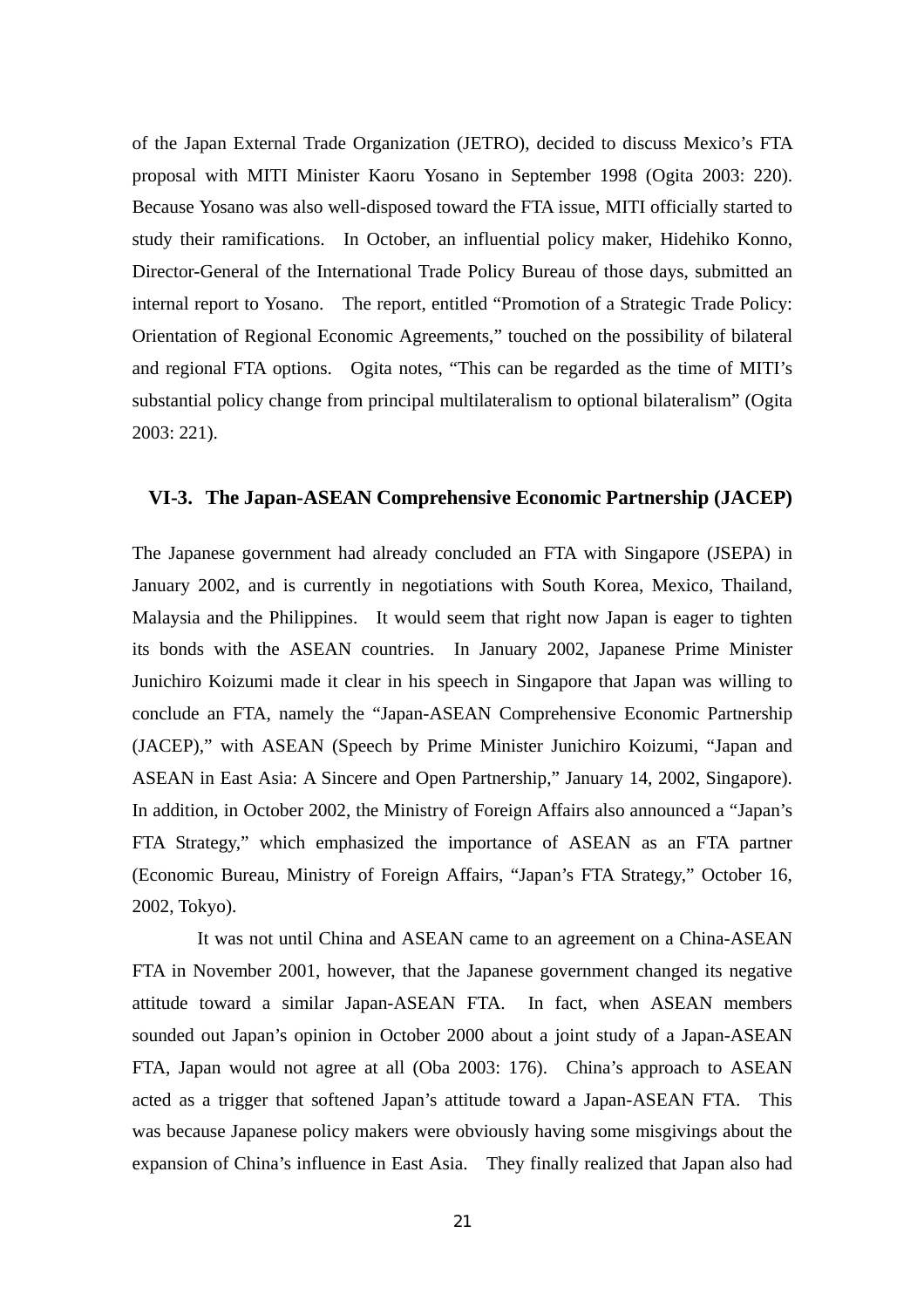to strengthen its economic ties with ASEAN. As a result, Prime Minister Koizumi hurriedly launched the above-mentioned JACEP in January 2002, only two months after the announcement of the China-ASEAN FTA.

The conclusion of a Japan-ASEAN FTA (JACEP) will still be far from easy for Japan. Although Japan did somehow succeed in concluding an FTA (JSEPA) with Singapore, this was primarily because Singapore was not an exporter of agricultural produce. Since most of the ASEAN countries are exporters of agricultural products, it will never be easy for Japan to conclude FTAs with them even though it is obvious that Japan will eventually be required to open its agricultural market. Japan started to negotiate for an FTA with Mexico early in 2000, but the negotiation has yet to reach an agreement because of the agricultural issues. Likewise, there is every possibility that reluctance to open Japan's agricultural market will become a fatal obstruction to Japan's FTA strategy, especially to the JACEP.

The Japanese government plans to conclude the JACEP with the original ASEAN members of Thailand, Singapore, Indonesia, Malaysia, the Philippines and Brunei by 2012, then with the newer ASEAN members, Cambodia, Laos, Myanmar and Vietnam, by 2015 (Yamazawa 2003a: 4). The reality is, however, that while on the one hand the Japanese government has recognized the multilateral approach of a JACEP as an ideal, on the other hand Japan is also ready to enter into bilateral agreements with the individual members of ASEAN. In fact, as of the beginning of 2004, Japan had started bilateral FTA negotiations with Thailand, the Philippines and Malaysia (*Nihon Keizai Shimbun*, January 24, 2004).

The outlook for these bilateral negotiations, however, seems bleak as Japan has had great difficulties in her agricultural market. In addition to this, even though many ASEAN countries are also demanding that Japan open up its labor market, Japan does not seem ready to allow full-scale immigration. Consequently, as G. John Ikenberry notes, Japan may find itself restricted in its FTA negotiations by its own domestic problems (Ikenberry 2000: 58).

At present, the Japanese government appears to remain steady in its preparations for the JACEP. In fact, Japan has attempted to dispel ASEAN's fears regarding the JACEP, by proposing, in January 2002, such ideas as the Initiative for Development of East Asia (IDEA) and the East Asian Community. In April 2002, an

<u>22</u>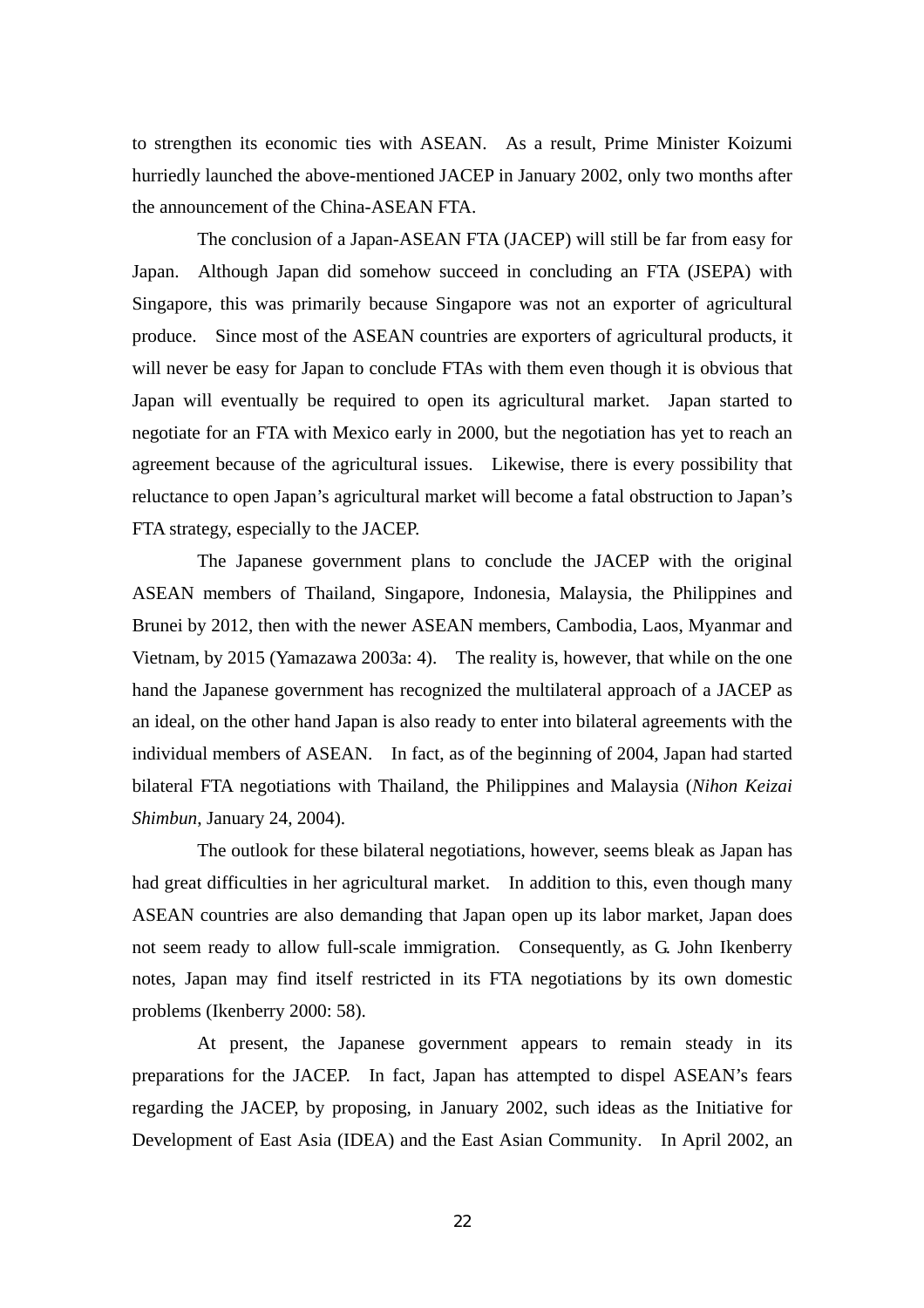informal gathering of economists and political scientists was organized by the cabinet for discussion of the JACEP (Oba 2003: 177). As has been noted, however, Japan still has difficulties regarding agriculture and immigration. Realization of the JACEP will not be easy despite the government's efforts.

## **VII. Conclusion**

Japan has obviously helped to promote East Asian regionalism over Asia-Pacific regionalism since the late 1990s. Japan's biggest contribution was to provide financial support to resolve the Asian Monetary Crisis in 1997. The New Miyazawa Initiative marked a turning point in Japanese policy after which Japan began to play a more active role in East Asian regionalism.

According to Akihiko Tanaka, the emergence of East Asian regionalism was an accident (Tanaka 2003: 297). There is some truth to this since the "accident" of the Asian Monetary Crisis was almost indispensable to the realization of East Asian regionalism. There were other more remote causes as well, such as the expansion of trade between Japan and the East Asian countries, the failure of the EVSL in APEC and the rise of China, which also influenced Japan's policy-making.

The future of East Asian regionalism is still uncertain. One reason is that Japan, while an important actor in East Asian regionalism, has great difficulty in proceeding with FTA negotiations. Even though Japan was once a front runner in financial cooperation within East Asia, the present Japan seems slow-moving toward FTAs.

If Japan still wants to take the initiative in East Asian regionalism, however, the Japanese government should not hesitate to open Japan's domestic markets including the markets for agriculture and labor. A great part of the future regionalism in East Asia depends on Japan's decision.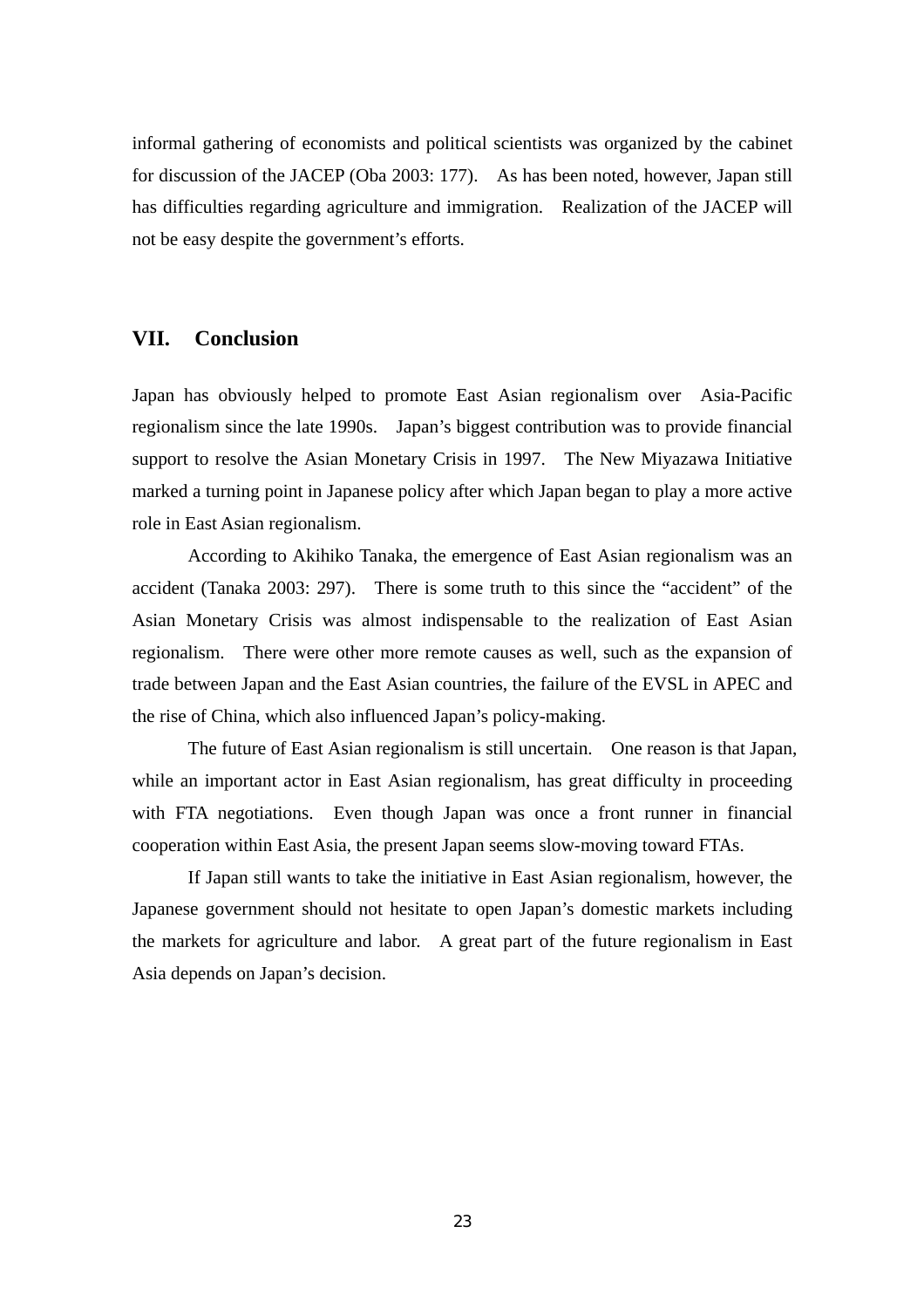## **Bibliography**

- De Brouwer, Gordon (2002), "Dose a Formal Common-basket Peg in East Asia Make Economic Sense?," in Peter Drysdale and Kenichi Ishigaki eds., *East Asian Trade and Financial Integration*, Canberra: Asia Pacific Press at the Australian National University.
- Drysdale, Peter (2002), "Beyond East Asia's Economic Crisis," in Takashi Inoguchi ed., *Japan's Asian Policy*, New York: Palgrave Macmillan.
- Drysdale, Peter and Ross Garnaut (1994), "Trade Intensities and the Analysis of Bilateral Trade Flows in a many Country world: a Survey," in Ross Garnaut and Peter Drysdale eds., *Asia Pacific Regionalism*, Sydney: Harper Educational (Australia) Pty. Limited.
- Harris, Stuart and Greg Austin (2001), "Japan, China and regional order," in Peter Drysdale and Dong Dong Zhang eds., *Japan and China: Rivalry or Cooperation in East Asia?*, Canberra: Asia Pacific Press at the Australian National University.
- Ikenberry, G. John (2000), "The Political Economy of the Asia-Pacific Regionalism," *East Asian Economic Perspectives*, Vol.11.
- Inoguchi, Takashi ed. (2002), *Japan's Asian Policy*, New York: Palgrave Macmillan.
- Katada, Saori N. (2001), *Banking on Stability: Japan and the Cross-Pacific Dynamics of International Financial Crisis Management*, Michigan: The University of Michigan Press.
- Keating, Paul (2000), *Engagement: Australia Faces the Asia-Pacific*, Sydney: Pan Macmillan Australia Pty Limited.
- Kikuchi, Tsutomu (1995), *APEC: Asia Taiheiyou Shin-Chitsujo no Mosaku [APEC: in Search of a New Order in the Asia-Pacific]*, Tokyo: The Japan Institute of International Affairs.
- Kikuchi, Tsutomu (2002), "East Asian Regionalism: A Look at the 'ASEAN Plus Three' Framework," *Japan Review of International Affairs*, Vol. 16, No.1.
- Kishimoto, Shuhei (2001), "Asia Kinyu Senryaku no Tenkai [Development of Asian Monetary Strategy]," in Susumu Yamakage ed., *Asia Seiji-Keizai Ron [The Political Economy of Asia]*: Tokyo: NTT Shuppan.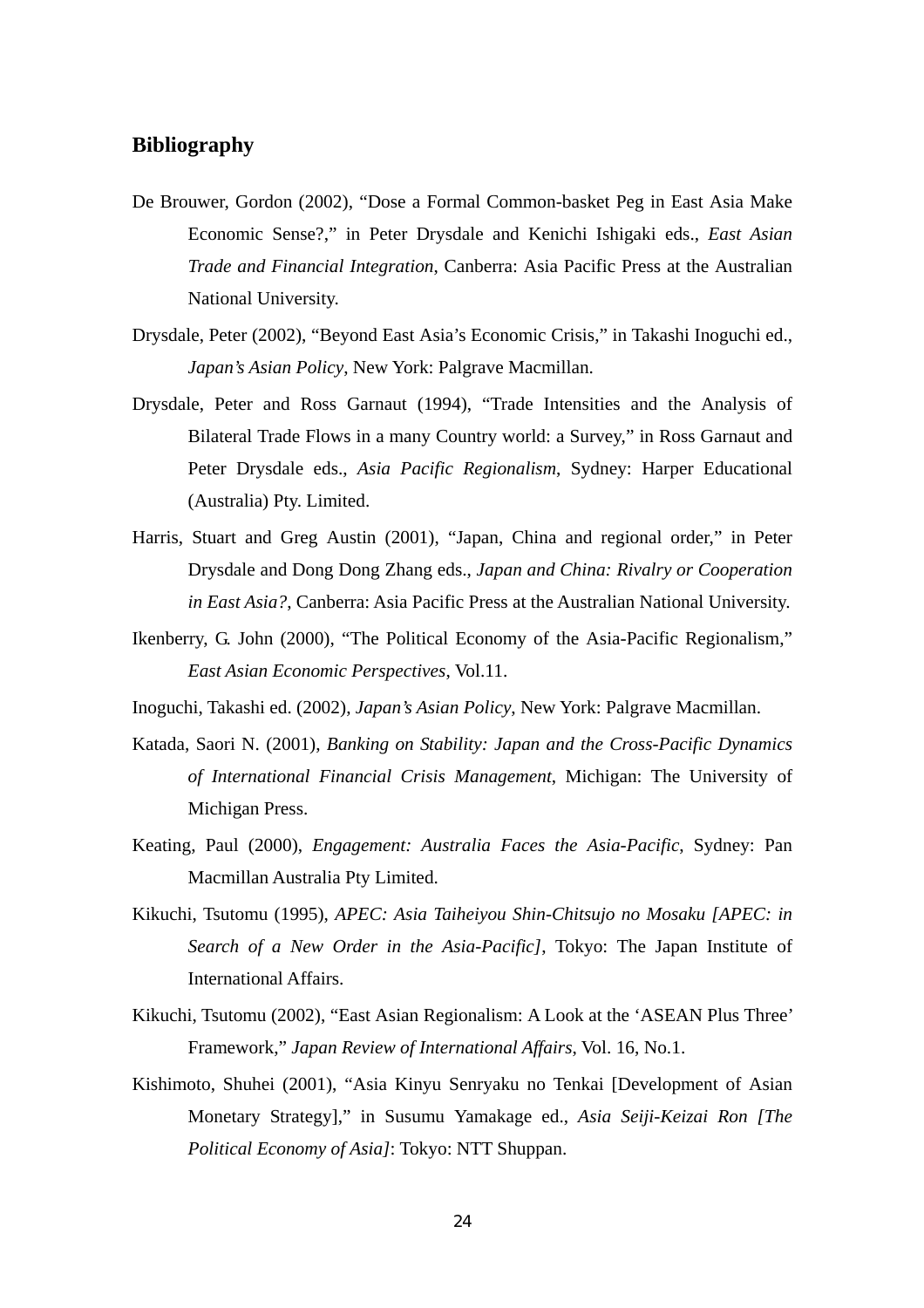Maswood, Javed S. ed. (2001), *Japan and Eat Asian Regionalism*, London: Routledge.

- Oba, Mie (1997), "Asia Taiheiyou Chiiki Gainen no Keifu [The Genealogy of the Concept of 'Asia-Pacific Region,' *Asia Taiheiyou Ronsou [Bulletin of Asia-Pacific Studies at Osaka University of Foreign Studies]*, Vol.7.
- Oba, Mie (2001), "Chiiki Shugi to Nihon no Sentaku [Regionalism and Japan's Choice]," in Susumu Yamakage ed., *Asia Seiji-Keizai Ron [The Political Economy of Asia]*: Tokyo: NTT Shuppan.
- Oba, Mie (2002), "'Asia Taiheiyou' Chiiki he no Doutei [Journey to 'Asia-Pacific' region]" Ph.D. diss., The University of Tokyo.
- Oba, Mie (2003), "Tsuuka-Kinyu Kyouryoku to FTA ni miru Nihon no Higashi Asia Chiiki Keisei Senryaku [Japan's Strategy for the formation of East Asia Region through the Monetary, Financial Cooperation and FTA]," in Susumu Yamakage ed., *Higashi Asia Chiiki Shugi to Nihon Gaiko [East Asian Regionalism and Japan's Diplomacy]*, Tokyo: The Japan Institute of International Affairs.
- Ogita, Tatsushi (2001), "Nihon: Tettei Kosen no Haikei to Kouzou [Japan: The Backgrounds and Structure of Complete Objection]" in Jiro Okamoto ed., *APEC Souki Jiyuuka Kyougi no Seiji Katei [The Political Process of APEC EVSL Consultations]*, Chiba: the Institute of Developing Economies.
- Ogita, Tatsushi (2003), "Japan as a Late-coming FTA Holder: Trade Policy Change for the Asian Orientation?," in Jiro Okamoto ed., *Whither Free Trade Agreements?*, Chiba, the Institute of Developing Economies.
- Okamoto, Jiro ed. (2001), *APEC Souki Jiyuuka Kyougi no Seiji Katei [The Political Process of APEC EVSL Consultations]*, Chiba: the Institute of Developing Economies.
- Ravenhill, John (2002), "A Three Block World?: The New East Asian Regionalism," *International Relations of the Asia-Pacific*, Vol.2, No.2.
- Sakakibara, Eisuke (2001), "Zadankai: Sin-Seiki wo mukaeru Nihon-gaiko [Japan's Diplomacy for the New Century]," *Kokusai Mondai [International Affairs]*, No.490.
- Sudo, Sueo (2002), *The International Relations of Japan and South East Asia*, London: Routledge.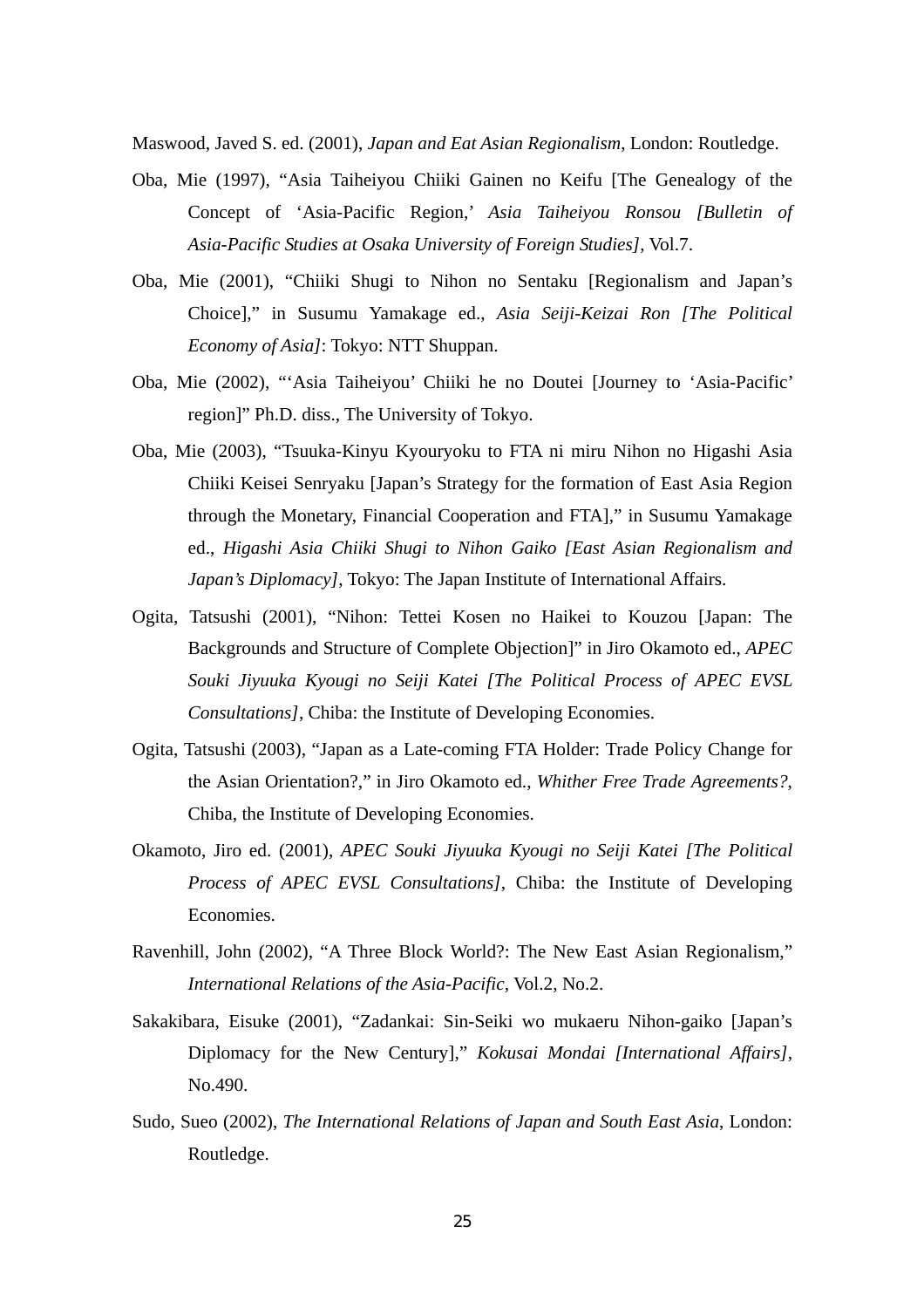- Takagi, Seiichiro (2001), "Chugoku to Asia Taiheiyou no Takoku-kan Kyouryoku [Multilateral Cooperation of China and Asia-Pacific Region]," in Kyoko Tanaka ed., *Gendai Chugoku no Kouzou Hendou [Structural Change in Contemporary China]*, Tokyo: University of Tokyo Press.
- Takahara, Akio (2003), "Higashi Asia no Takoku-kan Shugi [Multilateralism in East Asia: the Regional Policies of Japan and China]," *Kokusai Seiji [International Relations]*, Vol.133.
- Tanaka, Akihiko (2001), "Reisen-go Higashi Asia no Kokusai Seiji [International Politics in East Asia after the Cold War]" in Kyoko Tanaka ed., *Gendai Chugoku no Kouzou Hendou [Structural Change in Contemporary China]*, Tokyo: University of Tokyo Press.
- Tanaka, Akihiko (2003), "Higashi Asia to iu Shin Chiiki Keisei no Kokoromi [Attempt to form a new region so-called East Asia]," in Toyo Bunka Kenkyuujo [Institute of Oriental Culture] ed., *Asia-Gaku no Shorai-zo [The Future Image of Asian Studies]*, Tokyo: University of Tokyo Press.
- Tanaka, Toshiro (1998), "Asia-Oushuu Kankei no Shin-Tenkai [A New Phase of the Asia-Europe Relations]" in Yoshihide Soeya and Kanji Akagi eds., *Reisen go no Kokusai Seiji [International Politics after the Cold War]*, Tokyo: Keio University Press.
- Terada, Takashi (1998), "The Origins of Japan's APEC Policy: Foreign Minister Takeo Miki's Asia-Pacific Policy and Current Implications, *The Pacific Review*, Vol.11, No.3.
- Terada, Takashi (2003), "Constructing an 'East Asian' Concept and Growing Regional Identity: from EAEC to ASEAN+3," *The Pacific Review*, Vol.16, No.2.
- Urata, Shujiro (2002), "Nihon-Singapore Shin-jidai Keizai Renkei Kyoutei [Japan-Singapore Economic Partnership Agreement]," Shujiro Urata and Japan Center for Economic Research eds., *Nihon no FTA Senryaku [Japan's FTA Strategy]*, Tokyo: Nihon Keizai Shimbun-sha.
- Yamakage, Susumu (2001), "Nihon no Tai-ASEAN Seisaku no Henyou [Transformation of Japan's ASEAN Policy]," *Kokusai Mondai [International Affairs]*, No.490.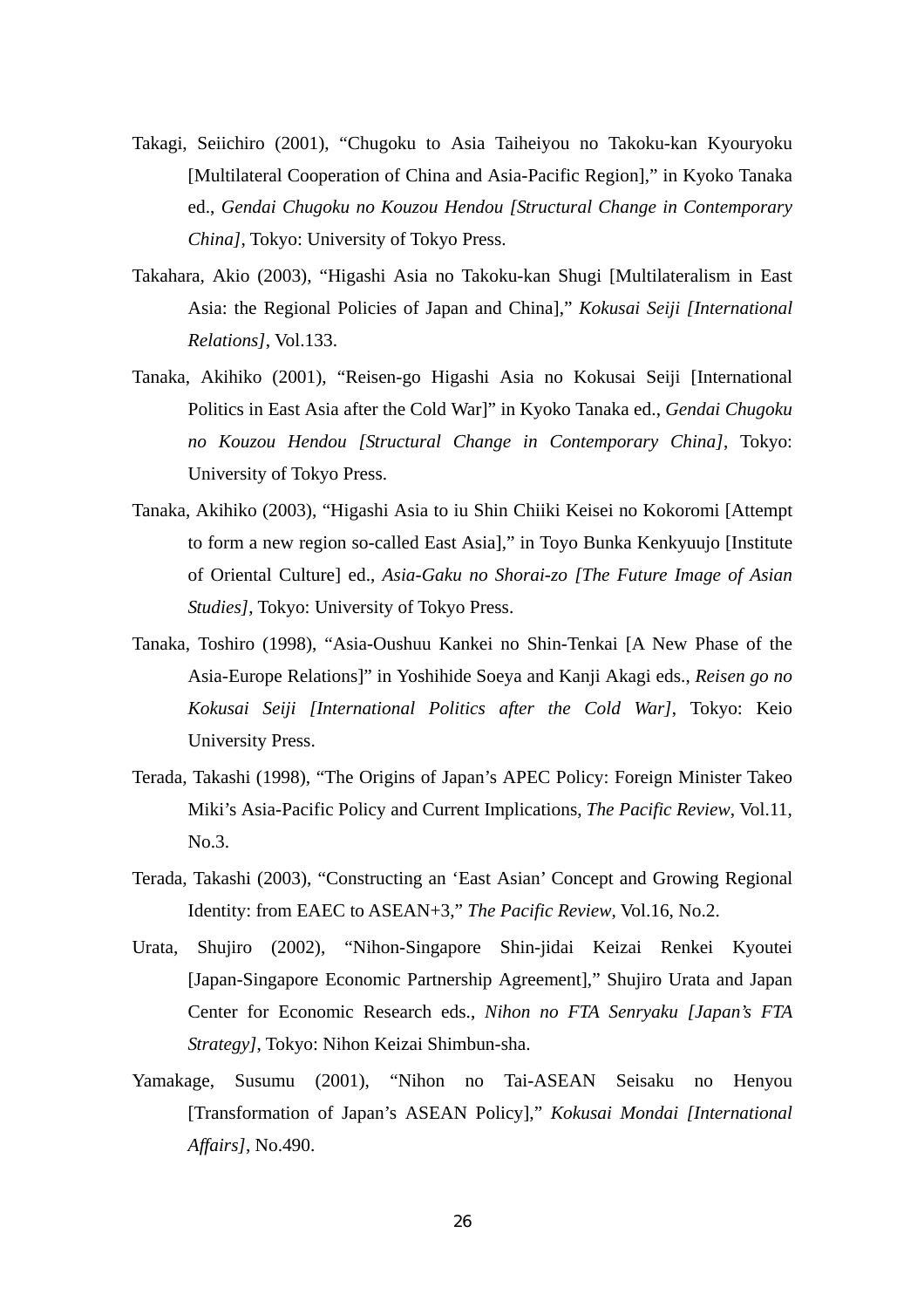- Yamazawa, Ippei (2001), "Asia-Pacific Regionalism and Japan's Strategy," *Japan Review of International Affairs*, Vol.15, No.3.
- Yamazawa, Ippei (2003a), "Comprehensive Economic Partnership: A Japanese Perspective," in Ippei Yamazawa and Daisuke Hiratsuka eds., *Toward ASEAN-Japan Comprehensive Economic Partnership*, Chiba, the Institute of Developing Economies.
- Yamazawa, Ippei (2003b), "A Case for East Asian Cooperation," in Zhang Yunling ed., *East Asian Cooperation: Progress and Future*, Beijing: World Affairs Press.
- Yoshida, Tadahiro (2002), "Nichi-gou Kankei to Asia Taiheiyou Keizai Kyouryoku [Japan-Australia Relationship and Asia-Pacific Economic Cooperation]," *Journal of the Graduate School of Asia-Pacific Studies [Bulletin of Graduate School of Asia-Pacific Studies at Waseda University]*, No.3.
- Watanabe, Akio (1992), *Asia-Taiheiyou no Kokusai Kankei to Nihon [Japan's Diplomacy and International Relations in the Asia-Pacific]*, Tokyo: University of Tokyo Press.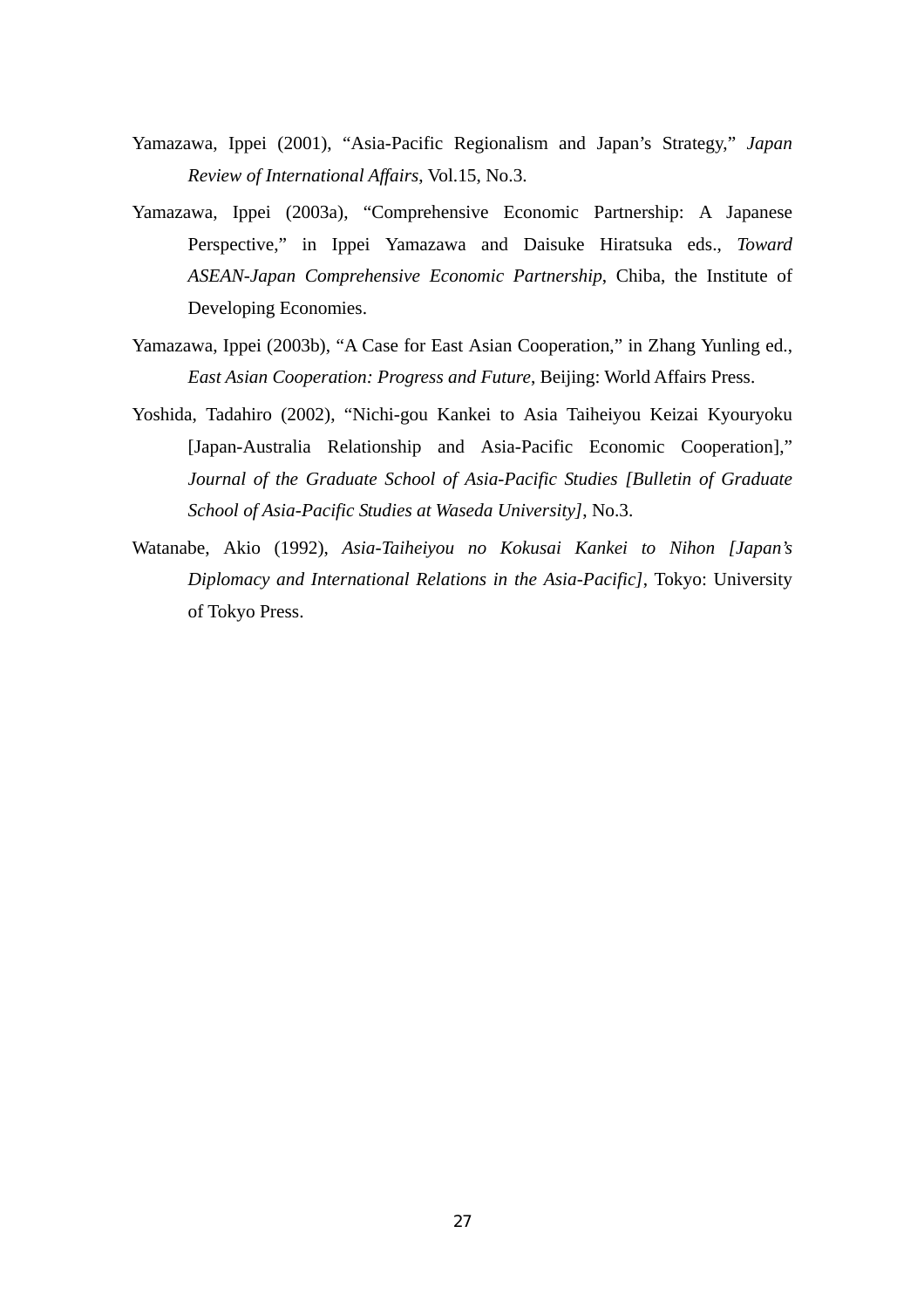## **List of Publications from the IDE APEC Study Center**

#### **FY 1995/96**

#### **IDE APEC Study Center Working Paper Series**

- No.1 Hiroki Kawai and Iwao Tanaka, "Measuring the Cost of Protection in Japan"*, 1990*.
- No.2 Fumio Yoshino, "Trade Impediments of Agricultural Products and Food".
- No.3 Haruko Yamashita, "Factors Affecting Domestic Price Differentials in the Japanese Fisheries and Marine Products".
- No.4 Kunihiro Ohishi, "Factors Affecting Domestic Price Differentials in the Petroleum Products".
- No.5 Hideki Ishikawa, "Factors Affecting Domestic Price Differentials in the Japanese Electric and Electronic Machinery Products".
- No.6 Akiko Hirano, "Legal Aspects of the Institutionalization of APEC".
- No.7 Tatsushi Ogita, "The APEC Policy-Making Process in Japan".
- No.8 Jiro Okamoto, "An Approach towards Australia's Foreign Economic Policy Making Process".

#### **FY 1996/97**

#### **1. Report**

#### *The View of Economic and Technology Cooperation in APEC*  Edited by Keiji Omura

| Chapter I   | General Perspective on the Economic And Technology Cooperation of APEC    |
|-------------|---------------------------------------------------------------------------|
|             | (by Keiji Omura)                                                          |
| Chapter II  | Trade Flow and Foreign Direct Investment in APEC Region (by Satoru        |
|             | Okuda)                                                                    |
| Chapter III | Constant-Market Share Analysis and Open Regionalism: A Study Suggestion   |
|             | (by Hiroya Ichikawa)                                                      |
| Chapter IV  | Development and Stability of the Asia-Pacific Regional Market: How to     |
|             | Stabilize the Development Path of the East-Asian Market by Establishing a |
|             | Framework for Better Risk Management (by Toshihiko Kinoshita)             |
| Chapter V   | Human Development in the Case of Small and Medium Sized Enterprises (by   |
|             | Tomohiro Uchida)                                                          |
| Chapter VI  | APEC Cooperation for Adjustment toward Emerging Problems (by Masatake)    |
|             | Wada)                                                                     |
| Chapter VII | Japan's ODA and APEC (by Takeshi Mori)                                    |
|             |                                                                           |

#### **2. IDE APEC Study Center Working Paper Series**

- No.1 Shigeru Itoga, "Labor Issues and APEC Liberalization".
- No.2 Jiro Okamoto, "Asian Regionalism and Japan".
- No.3 Jiro Okamoto, "Foreign Economic Policy Making in Australia: Analytical Framework and the Role of the State".
- No.4 Shigeki Higashi, "Economic Policy and the Growth of Local Manufactures in Thailand".
- No.5 Tatsushi Ogita, "The Origins of Contrasting Views on APEC".
- No.6 Daisuke Takoh, "China's APEC Policy and the Accession to the WTO".
- No.7 Tatsushi Ogita and Daisuke Takoh, " The Making of the Osaka Action Agenda and Japan's Individual Action Plan".
- No.8 Hiroki Tohya, "TRIPs and Policies of APEC on Intellectual Property Rights: Economic Theory and Political Reality".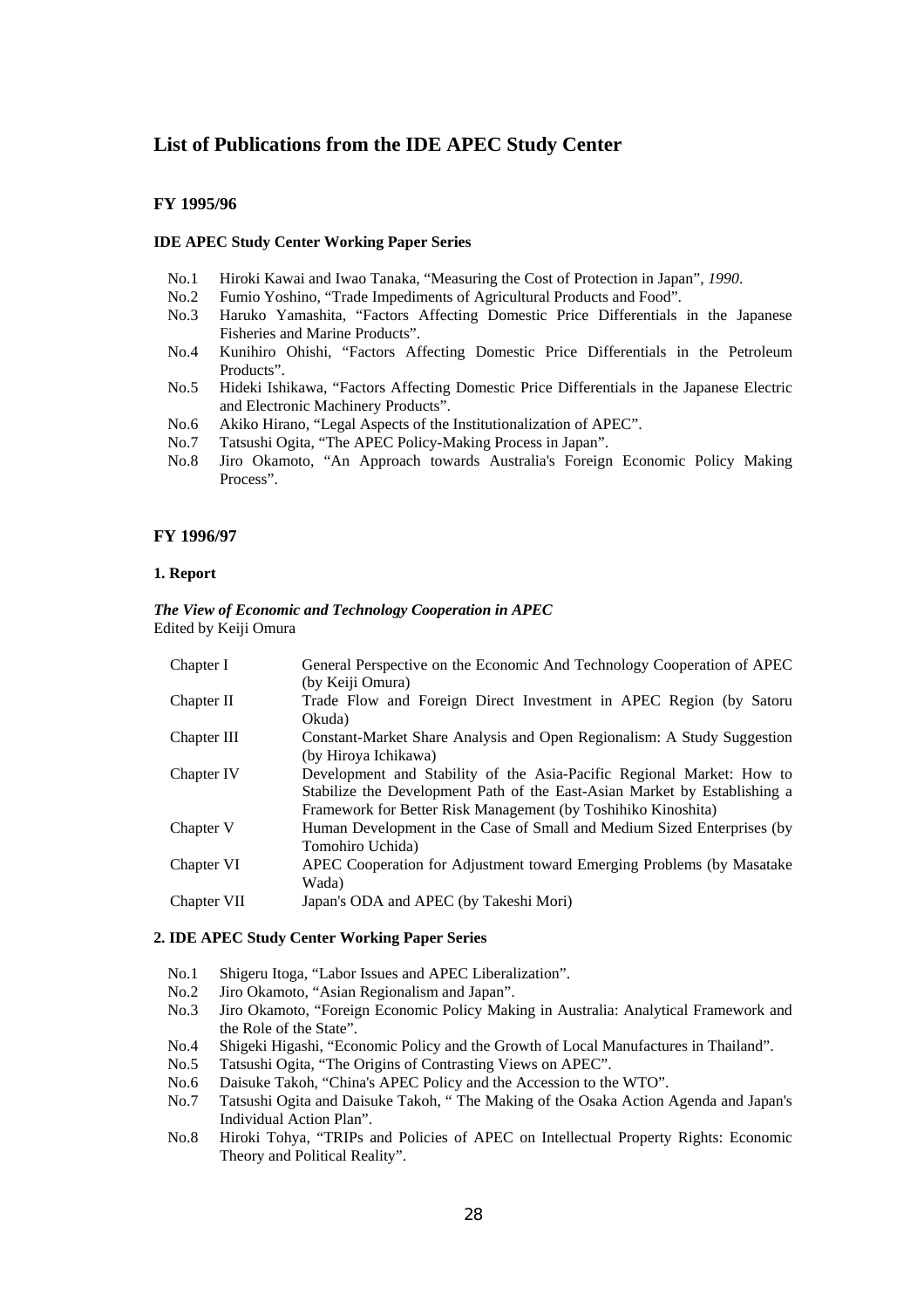- No.9 Ippei Yamazawa, "APEC's Liberalization and Impediments in Japan: Overview of Services Trade".
- No.10 Kunihiro Ohishi, "Survey of Impediments to Trade and Investment in Japan -Distribution Services".
- No.11 Hidenobu Okuda, "Impediments in Japanese Banking Industry".
- No.12 Tsutomu Chano, "Impediments to Service Trade in the Insurance Sector".
- No.13 Masanao Terashima, "Trade and Investment Barriers, and Domestic-Foreign Price Differentials in Transport Services".
- No.14 Schunichi Hiraki, "Impediments in Construction and Engineering Services".
- No.15 Haruko Yamashita, "Trade Impediments and Domestic Price Differentials in the Japanese Telecommunications Sector".
- No.16 Kazuhiko Yokota, "Impediments to International Service Transactions in the Health-related and Social Services Sector".
- No.17 Shujiro Urata and Hiroki Kawai, "The Cost of Regulation in the Japanese Service Industries".
- No.18 Marina Fe B. Durano, "Barriers to Cross-Border Provision of Services within the APEC: with a Focus on the Movement of Persons".
- No.19 Kahlil Rowter, "Training as a Vehicle for Enhanced Growth: A Study of Human Resource Development Needs for Enhanced Investment and Cooperation among APEC Members".
- No.20 Li Kun Wang , "The Effect and Strategy of Trade Liberalization for China".
- No.21 Zhao Jiang Lin, "Openness of China's Manufacturing Sectors and Its APEC Policy".

## **3. Reports of Commissioned Studies**

- Center for APEC Studies, Nankai University, *Economic Policy in APEC: The Case of China Policy*.
- Institute of Economics and Social Research, Faculty of Economics, University of Indonesia, *Economic Policy in APEC: The Case of Indonesia*.
- Philippine Institute for Development Studies, *Economic Policy in APEC: The Case of the Philippines*.
- Faculty of Economics, Chulalongkorn University, *Economic Policy in APEC: The Case of Thailand*.

#### **FY 1997/98**

#### **1. Report**

#### *Deepening Economic Interdependence in the APEC Region*  Edited by Keiji Omura

| Overview    | (by Keiji Omura)                                                           |
|-------------|----------------------------------------------------------------------------|
| Chapter I   | Deepening Economic Interdependence in the APEC Region: Boom and            |
|             | Vulnerability through Trade Linkages (by Hiroshi Osada)                    |
| Chapter II  | Can a Sub-regional Group Enhance the Tie?: with Emphasis on East Asia (by  |
|             | Satoru Okuda)                                                              |
| Chapter III | The Background and Causes of the Current Financial Crisis in Indonesia (by |
|             | Masaaki Komatsu)                                                           |
| Chapter IV  | ASEAN's Relationships with America (by Takeshi Aoki)                       |
| Chapter V   | The Historical Development of Australia-ASEAN Relations: Implications for  |
|             | APEC into the Year 2000 (by Jiro Okamoto)                                  |
| Chapter VI  | Industrial Policies and Trade Liberalization: The Automotive Industry in   |
|             | Thailand and Malaysia (by Mai Fujita)                                      |
| Appendix    | China's Policy for the Liberalization of Trade and Investment through the  |
|             | APEC/IAP and Negotiations for the Accession to the WTO in 1997 (by         |
|             | Daisuke Takoh)                                                             |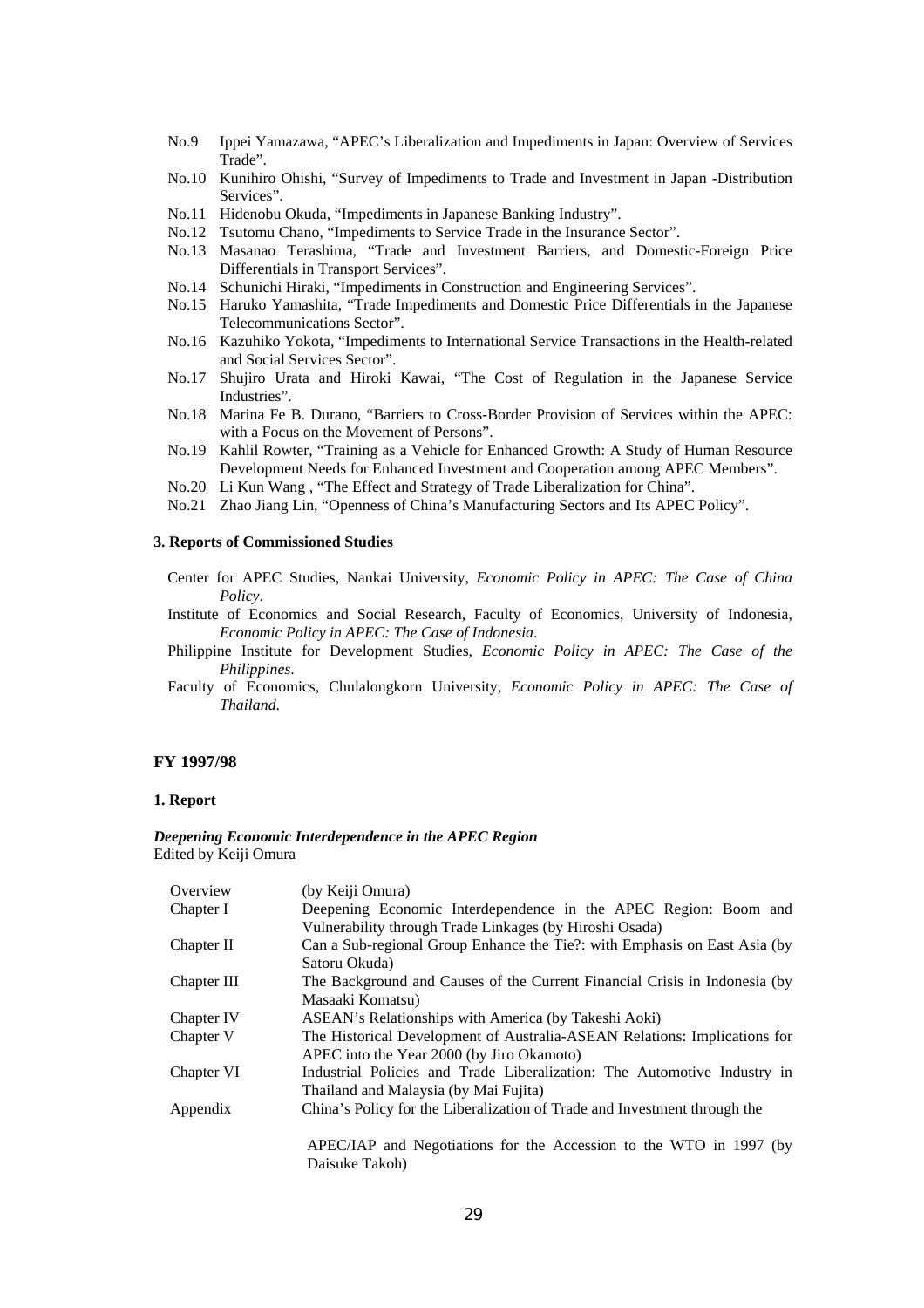#### **2. IDE APEC Study Center Working Paper Series**

- No.1 Akira Kuroda, "Stakes in Common: APEC's Technological Cooperation".
- No.2 Shigeru Itoga, "The Challenge to the Enhancement of Technological Level of Thai Industry".
- No.3 Atsusuke Kawada, "Current Situation and Outlook for Economic and Technical Cooperation among Developing Countries in APEC: Singapore Cooperation toward Neighbouring Asian Developing Countries".
- No.4 Shunji Karikomi, "The Development Strategy for SMEs in Malaysia".
- No.5 Nobuhiro Horii, "APEC Cooperation and Strategies for the Introduction of Renewable Energy into Developing Countries".
- No.6 Colin K.L. Chang, "Lessons in Technology Development: The Japanese Experience".

#### **3. Reports of Commissioned Studies**

Urban Ecosystem Management, Institute for Environment and Development (LESTARI), Universiti Kebangsaan Malaysia, *Urbanization and Environment in Malaysia: Managing the Impact*.

Tsai She Hsien, Taiwan Research Institute, *A Study in the technological Development of Taiwan's Enterprise and Technology Transfer with Direct Investment*. (in Japanese).

#### **FY 1998/99**

#### **1. Reports**

#### *Trade Liberalization and Facilitation in APEC: A Re-evaluation of APEC Activities*  Edited by Satoru Okuda

| Chapter I   | "Potential" APEC Sub-regions: Current Status and Future (by Satoru Okuda)  |
|-------------|----------------------------------------------------------------------------|
| Chapter II  | The AFTA-CER Linkage Dialogue: An Endeavour for Closer Relations           |
|             | between SRTAs within APEC (by Jiro Okamoto)                                |
| Chapter III | Vietnam in APEC: Changes in Trade Patterns after the Open Door Policy (by  |
|             | Mai Fujita)                                                                |
| Chapter IV  | Development Policies for Small and Medium Enterprises in APEC: In the      |
|             | Case of the Philippines (by Mayumi Fukumoto)                               |
| Chapter V   | Capital Account Liberalization in Emerging Markets: Lessons from the Asian |
|             | Currency Crisis (by Shunji Karikomi)                                       |
| Chapter VI  | Korea's New Accounting Standards and Its Impact on APEC (by Shiro          |
|             | Takahashi and Satoru Okuda)                                                |

#### *Future Prospects of Supporting Industries in Thailand and Malaysia*  Edited by Ryuichiro Inoue and Shigeru Itoga

| Chapter I   | Overview (by Shigeru Itoga)                                             |
|-------------|-------------------------------------------------------------------------|
| Chapter II  | Future Prospect of Supporting Industries in Thailand and Malaysia (by   |
|             | Ryuichiro Inoue)                                                        |
| Chapter III | Fostering Supporting Industries in Thailand through the Linkage between |
|             | Local and Foreign Interests, the Case of Mold and Die Sector (by Jun    |
|             | Tsunekawa)                                                              |
| Chapter IV  | Development and Enhancement of Supporting Industries in Malaysia (by    |
|             | Kyohei Yamazaki)                                                        |
| Chapter V   | Real State of Mold & Die Industries in Asia and Their Relationship with |
|             | Japan's Mold & Die Industry (by Etsujiro Yokota)                        |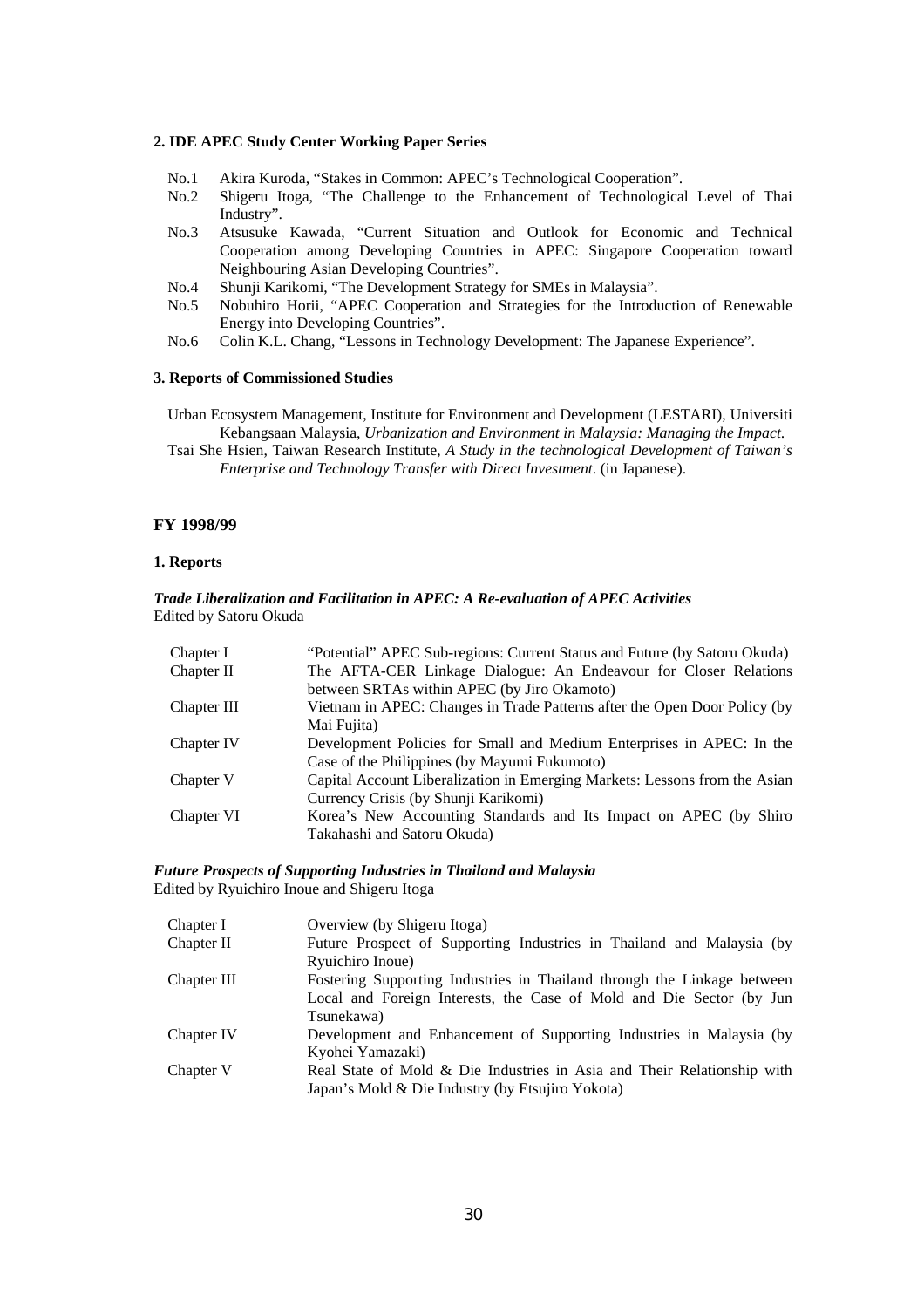#### **2. IDE APEC Study Center Working Paper Series**

Ratana Eiamkanitchat, "The Role of Small and Medium Supporting Industries in Japan and Thailand".

#### **3. Reports of Commissioned Studies**

- Rajah Rasiah, IKMAS, UKM and Faculty of Economics and Business, UNIMAS*, State Support and Machine Tool Subcontracting Links in Malaysia : Microelectronics and Passenger Car Assemblies.*
- Kitti Limskul, Faculty of Economics, Chulalongkorn University*, Future Prospects of Selected Supporting Industries in Thailand.*

#### **FY 1999/2000**

#### **1. Report**

*Industrial Linkage and Direct Investment in APEC*  Edited by Satoru Okuda

| Chapter I   | Industrial Linkage and Direct Investment in APEC (by Satoru Okuda)      |
|-------------|-------------------------------------------------------------------------|
| Chapter II  | Foreign Direct Investment, Trade, and Vietnam's Interdependence in the  |
|             | APEC Region (by Mai Fujita)                                             |
| Chapter III | Technical Assistance to Japanese Affiliates: The Case of the Autoparts  |
|             | Industry in Thailand (by Yoshi Takahashi)                               |
| Chapter IV  | Russia's Participation in APEC and Economic Development in the Far East |
|             | (by Mayumi Fukumoto)                                                    |
| Chapter V   | Macroeconomic Impacts in APEC Region: Measurement by APEC Link          |
|             | Model (by Jinichi Uemura)                                               |
|             |                                                                         |

#### **2. IDE APEC Study Center Working Paper Series**

- No. 1 Jiro Okamoto, "The Political Process of APEC Early Voluntary Sectoral Liberalisation: Setting the Research Agenda".
- No. 2 Akiko Yanai, "APEC and the WTO: Seeking Opportunities for Cooperation".
- No. 3 Fumio Nagai, "The APEC EVSL Initiative and the Policy Making Process in Thailand".
- No. 4 Tatsushi Ogita, "Japan's Policy Making in the APEC EVSL Consultations: Its Actors, Process and Interpretations".
- No. 5 Yutaka Onishi, "Politics by Mass Media?: Changes in the Korean Policy toward APEC Early Voluntary Sectoral Liberalization".
- No. 6 Satoshi Oyane, "America's Non-"Two-Level Game" at the APEC EVSL Initiative: Structural Change in Trade Politics".

#### **3. Reports of Commissioned Studies**

- Michael Wesley, School of Political Science, University of New South Wales, *The Politics of Early Voluntary Sectoral Liberalisation in Australia*.
- Hanafi Sofyan, A. Syafi'i, Yasmi Adriansyah and Lynda Kurnia Wardhani, Institute for International Finance and Commodities (Jakarta), *The Policy Making Consultations of APEC Early Voluntary Sectoral Liberalization: The Case of Indonesia*.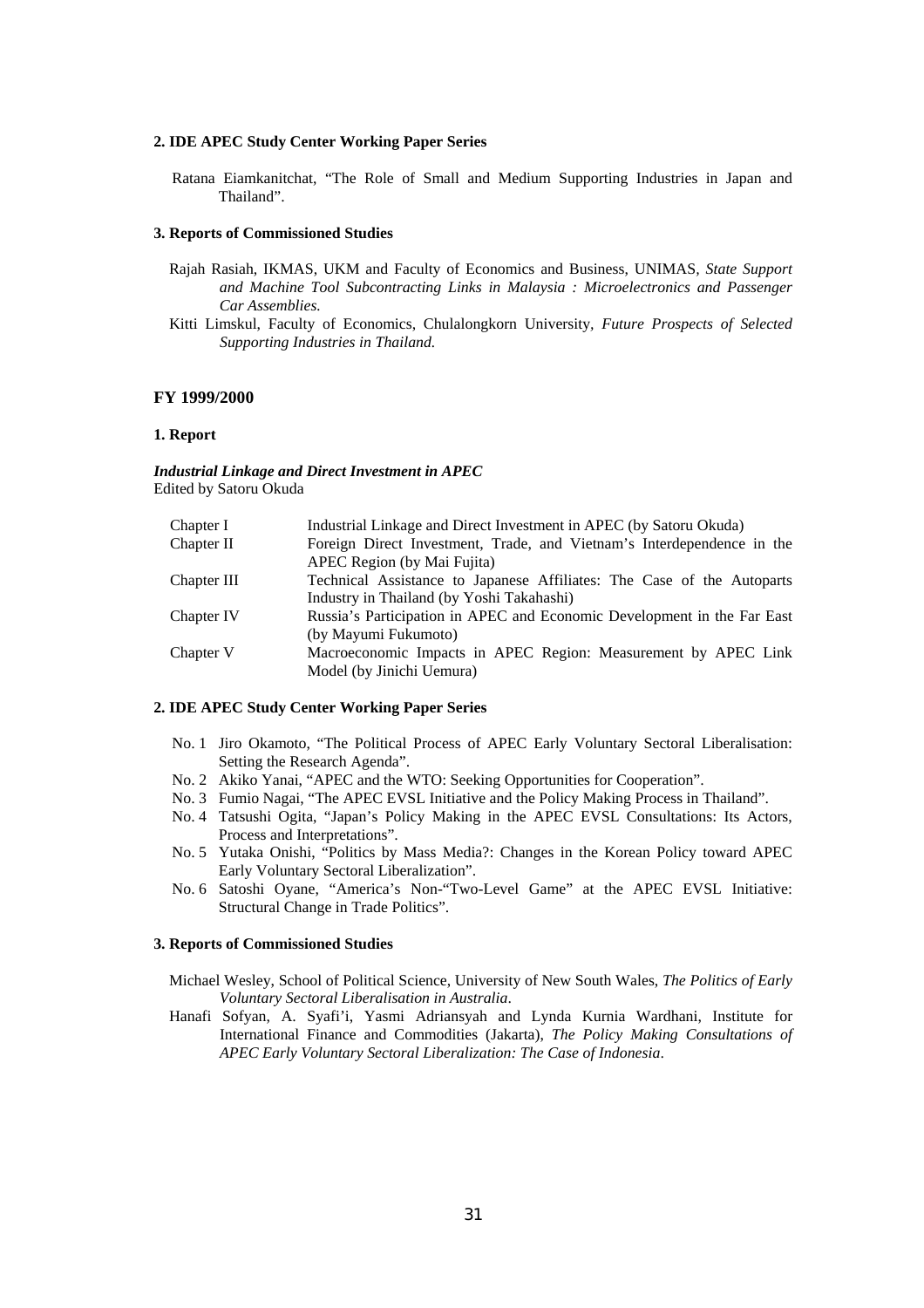#### **FY 2000/01**

#### **1. Report**

#### *APEC in the 21st Century*-*Selected Issues for Deeper Economic Cooperation*- Edited by Satoru Okuda

| Chapter I   | Impact of Economic and Technical Cooperation on Northeast Asian Countries    |
|-------------|------------------------------------------------------------------------------|
|             | (by Mayumi Fukumoto)                                                         |
| Chapter II  | Linking SRTA and ECOTECH—A Consideration Based on Japan-Korea                |
|             | FTA (by Satoru D. Okuda)                                                     |
| Chapter III | Macroeconomic Impacts under FTA Configuration in the APEC Region (by         |
|             | Jinichi Uemura)                                                              |
| Chapter IV  | Liberalization of Trade in Services in APEC: Assessment of IAP and the       |
|             | GATS Commitments (by Mikiko Yogo)                                            |
| Chapter V   | Regional Trade Arrangement and Strategies of Multinationals: Implications of |
|             | <b>AFTA</b> for Economic Integration (by Mai Fujita)                         |
| Chapter VI  | Expert Dispatch Program for Private Enterprises – The Case of JODC Experts   |
|             | in the Thai Manufacturing Sector- (by Yoshi Takahashi)                       |

#### **2. IDE APEC Study Center Working Paper Series**

- No.1 Jiro Okamoto, "The AFTA-CER Linkage Dialogue Revisited: Its Recent Development and Implications".
- No.2 Akiko Yanai, "Reciprocity in Trade Liberalization".
- No.3 Fumio Nagai, "Thailand's Attitude toward Trade Liberalization: In the Context of the ASEAN Free Trade Area (AFTA) ".
- No.4 Tatsushi Ogita, "On Principles of APEC".
- No.5 Satoshi Oyane, "'Plurilateralism' of the United States and its APEC Policies".
- No.6 Hanafi Sofyan, "Promoting Financial Cooperation within the ASEAN+3".

#### **3. Reports of Commissioned Studies**

- Yoo Soo Hong, Korea Institute for International Economic Policy (KIEP), *Internet Business Cooperation in Northeast Asia and APEC*.
- Vladimir I. Ivanov and Hirofumi Arai, Economic Research Institute for Northeast Asia (ERINA), *Multilateral Cooperation in Northeast Asia and APEC*.

## **FY 2001 /02**

#### **1. Reports**

#### *A Study on Trade, Investment and International Labor Migration in the APEC Member Economies*  Edited by Yasuko Hayase

| Chapter I   | International Migration in the Asia Pacific Region: Trend and Policies (by          |
|-------------|-------------------------------------------------------------------------------------|
|             | Yasuko Hayase)                                                                      |
| Chapter II  | Trade Structure in the APEC Region (under a separate volume on <i>Statistic for</i> |
|             | Trade and Foreign Direct Investment in the APEC Member Economies,                   |
|             | 1980-2000) (by Yosuke Noda)                                                         |
| Chapter III | Liberalization of Trade and Investment and Its Effects on International             |
|             | Migration (by Mayumi Fukumoto)                                                      |
| Chapter IV  | Dynamic Impacts of Trade Liberalization on Multi-National Enterprises and           |
|             | Labor Market (by Kazuhiko Oyamada)                                                  |
| Chapter V   | International Labor Migration from China: policy and Trends (by Yin Hao)            |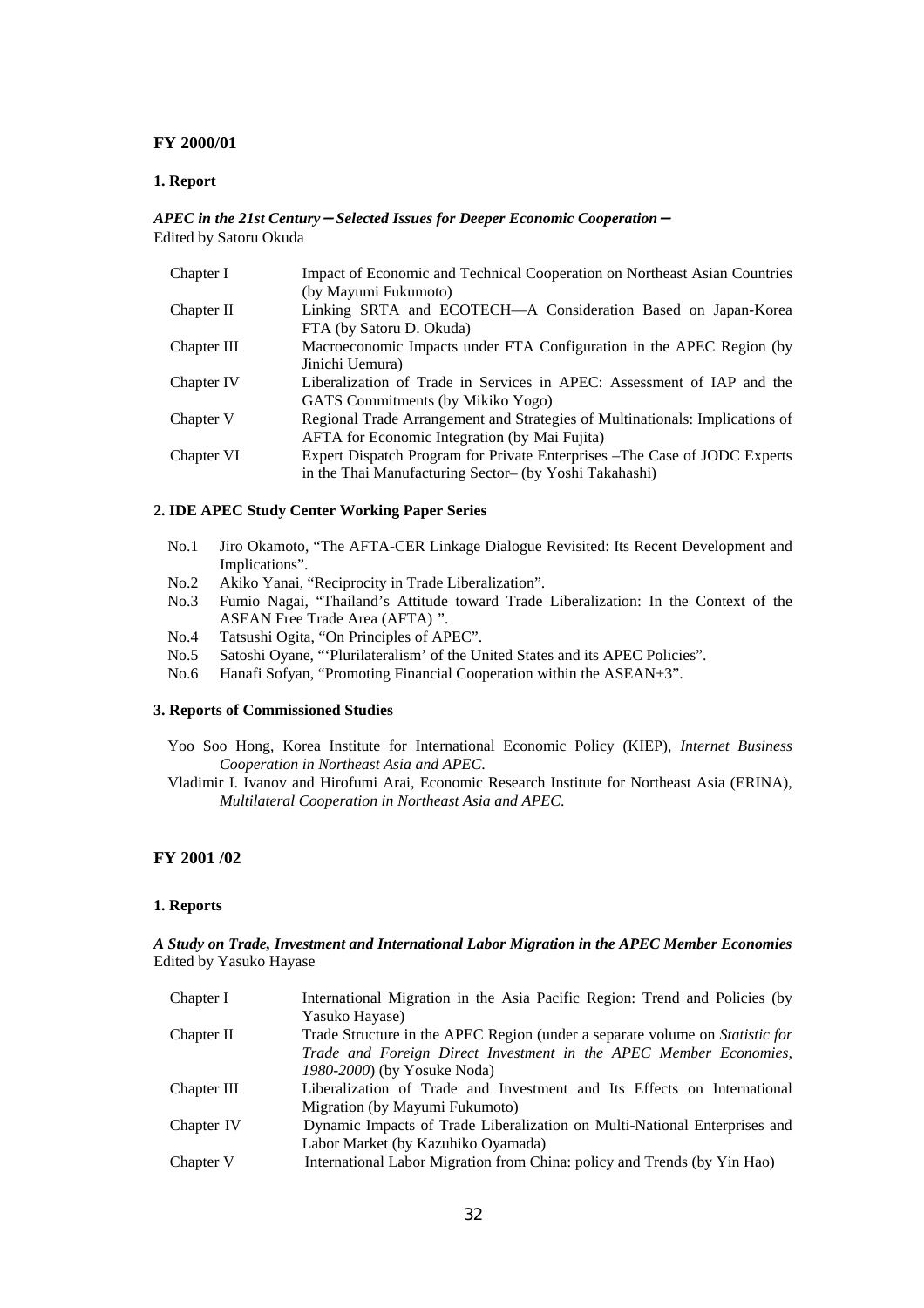| Chapter VI   | What is the impact of FDI on Foreign Trade in China? (by Xiaoning Gong) |
|--------------|-------------------------------------------------------------------------|
| Chapter VII  | International Migration and Foreign Workers in South Korea (by Yin Hao) |
| Chapter VIII | Labor Markets and Direct Investment of Hong Kong and Singapore (by      |
|              | Shoichi Ito)                                                            |
| Chapter VX   | The Impact of International Labor Migration on Remittances in the       |
|              | Philippines (by Yoshio Yoshida)                                         |

#### *Statistic for Trade and Foreign Direct Investment in the APEC Member Economies, 1980-2000*  Edited by Yasuko Hayase

#### **2. IDE APEC Study Center Working Paper Series**

- No.1 Jiro Okamoto, "Seeking Multilateralism Friendly FTAs: The Research Agenda".
- No.2 Gen Yamamoto, "Theoretical Considerations of Multilateralism and Regionalism".
- No.3 Akiko Yanai, "The Function of the MFN clause in the Global Trading System".
- No.4 Tatsushi Ogita, "An Approach towards Japan's FTA Policy".
- No.5 Atsushi Yamada, "Between Regionalism and Multilateralism: New Dilemmas in U.S. Trade Policy".
- No.6 Fumio Nagai, "Thailand's Trade Policy: WTO Plus FTA?".
- No.7 Mikio Kuwayama and Yusuke Kuwayama, "The Comprehensiveness of Chilean Free Trade Agreements".

#### **3. Report of Commissioned Studies**

Maria-Christina Rosas, Department of International Relations, Faculty of Social and Political Sciences, National Autonomous University of Mexico (UNAM), *Mexican Foreign trade Policy in the new Millennium.*

#### **FY 2002/03**

#### **1. IDE Development Perspective Series**

*Whither Free Trade Agreements?: Proliferation, Evaluation and Multilateralization*. Edited by Jiro Okamoto

| Chapter I    | Introduction (by Jiro Okamoto)                                            |
|--------------|---------------------------------------------------------------------------|
| Chapter II   | Evaluating the Logics of FTA Formations in International Economics:       |
|              | Economic Rational Consequence of Strategic Interactions (by Gen           |
|              | Yamamoto)                                                                 |
| Chapter III  | Institutional Motives for Forming FTAs: The Contradiction between the MFN |
|              | Principle and Reciprocity (by Akiko Yanai)                                |
| Chapter IV   | The International Political Economy of FTA Proliferation: Testing the     |
|              | Analytical Scope of Neorealism, Neoliberalism and Constructivism (by      |
|              | Satoshi Oyane)                                                            |
| Chapter V    | The United States' Free Trade Agreements: From NAFTA to the FTAA (by      |
|              | Atsushi Yamada)                                                           |
| Chapter VI   | Mexico's Foreign Trade Policy in the NEW Millennium: Achievements and     |
|              | Challenges (by Maria-Cristina ROSAS)                                      |
| Chapter VII  | The Comprehensiveness of Chilean Free Trade Agreements (by Mikio          |
|              | Kuwayama)                                                                 |
| Chapter VIII | Japan as a Late-coming FTA Holder: Trade Policy Change for the Asian      |
|              | Orientation? (by Tatsushi Ogita)                                          |
| Chapter IX   | Thailand's FTA Policy: Continuity and Change between the Chuan and        |
|              | Thakshin Governments (by Fumio Nagai)                                     |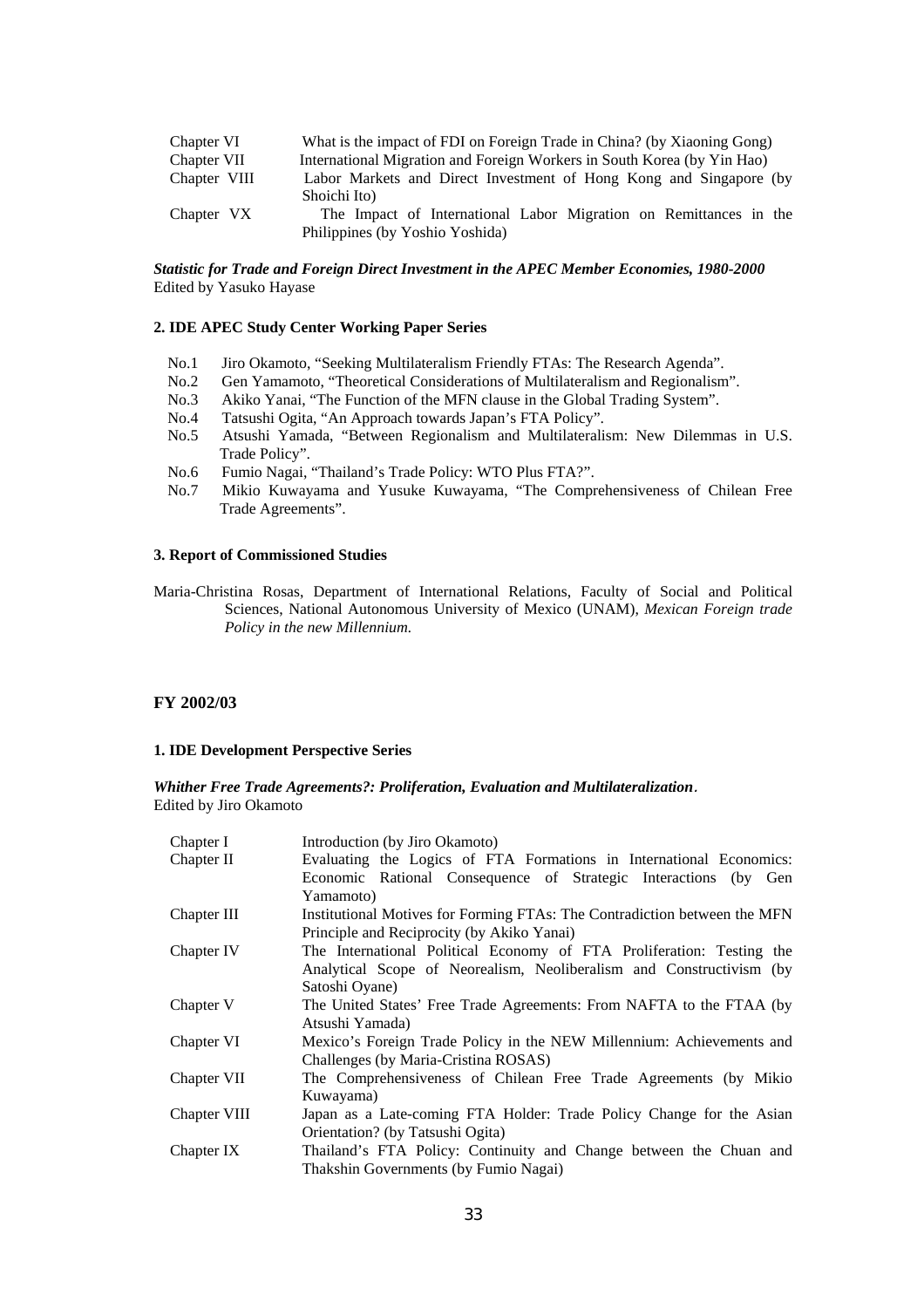| Chapter X    | Linkage between Malaysia's FTA Policy and ASEAN Diplomacy (by Sanae<br>Suzuki)                      |
|--------------|-----------------------------------------------------------------------------------------------------|
| Chapter XI   | Australia's FTA Policy: From Defensive Response to Competitive<br>Liberalization? (by Jiro Okamoto) |
| Chapter XII  | Diplomacy, Politics and Damage Control in the Negotiation of the New                                |
|              | Zealand-Singapore FTA (by Stephen Hoadley)                                                          |
| Chapter XIII | Conclusion (by Jiro Okamoto)                                                                        |

## **2. Report**

## *International Migration in APEC Member Economies: Its Relations with Trade, Investment and Economic Development.*

Edited by Yasuko Hayase

| Chapter I   | International Migration in the Asia-Pacific Region: Its Linkages with Trade    |
|-------------|--------------------------------------------------------------------------------|
|             | and Investment (by Yasuko Hayase)                                              |
| Chapter II  | Trade Structures in East Asia After the Financial Crisis: From the perspective |
|             | of Trade Indices (by Yosuke Noda)                                              |
| Chapter III | A Note on Data Adjustments to Include Foreign Direct Investment in an          |
|             | Applied General Equilibrium Model of Global Trade (by Kazuhiko Oyamada)        |
| Chapter IV  | Linkages among Trade, Investment and Migration: Theory and Empirical           |
|             | Evidence from Asia (by Hikari Ishido)                                          |
| Chapter V   | A Study of International Trade in Services in China (by Xiaoning Gong)         |
| Chapter VI  | International Labor Migration and Foreign Direct Investment in East Asian      |
|             | Development: Taiwan as Compared with Japan (by Ching-lung Tsay)                |
| Chapter VII | Economic Development and International Labour Migration in Malaysia (by        |
|             | Machiko Watanabe)                                                              |

**IDE APEC Study Center publications may be downloaded from:** 

**http://www.ide.go.jp/English/Apec/Publish/index.html**